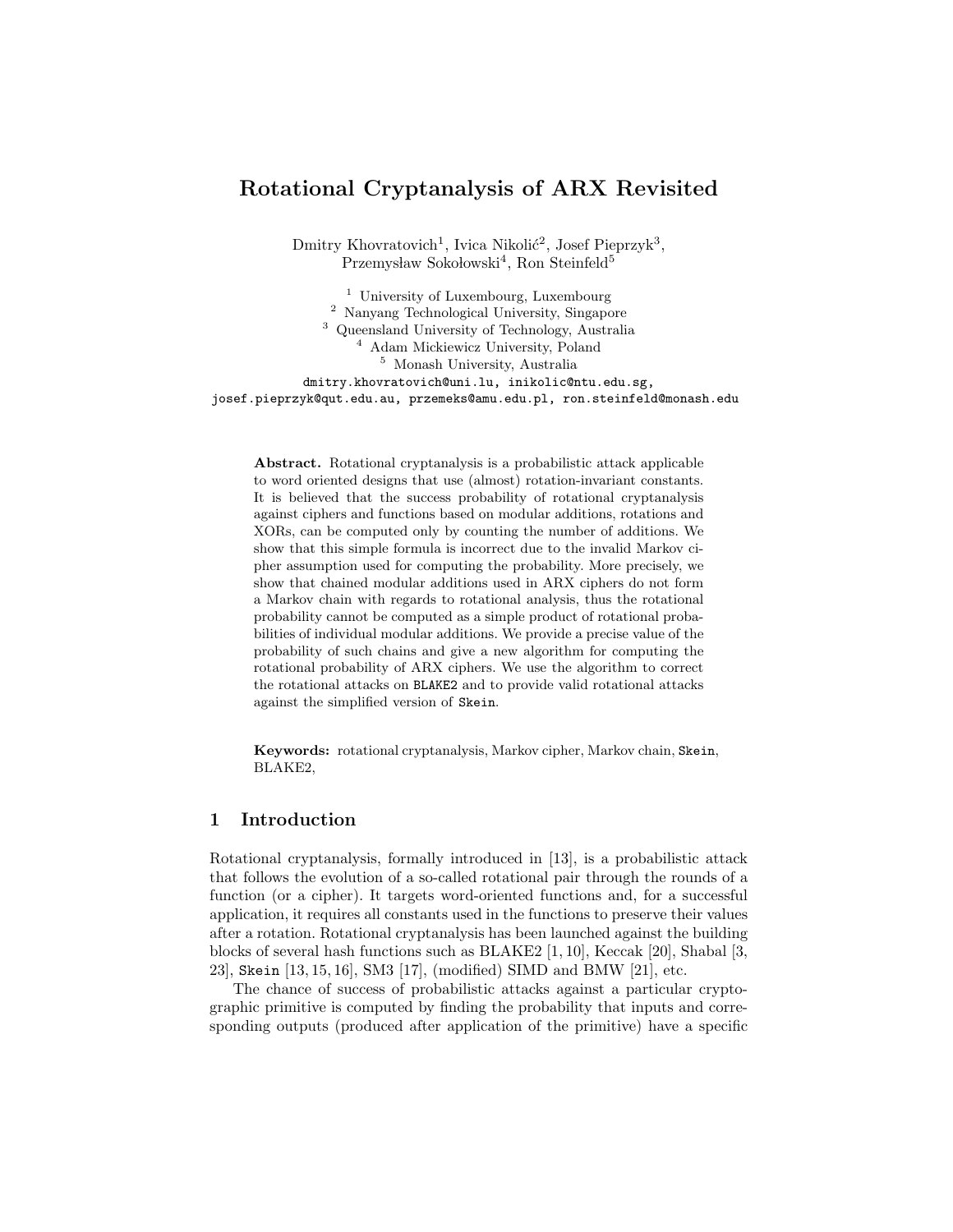property that is unexpected for a random permutation/function. For instance, in differential attacks [2], the probability that a pair of plaintexts with a specific difference generates a pair of ciphertexts with another specific difference is unusually high. To compute the probability, one has to investigate the propagation of the input difference through rounds of the cipher. The propagation feature is known as a differential characteristic and its probability is computed as a product of the probabilities of all single-round characteristics. Lai and Massey [18] show that this shortcut in the probability calculation is correct as long as the keys used in the rounds are chosen at random independently and uniformly and the cipher can be modeled as a Markov cipher. This is to say that an iterated cipher can be seen as a sequence of independent rounds, where the round keys are independent and the differential probability of the round functions is independent of the inputs (but not of the input/output difference). Lai and Massey argue that in such a case, the differences after each round (which follows a differential characteristic) can be modeled by a Markov chain. Consequently, the differential probability of each round depends on the input and the output difference only (the differences in previous rounds can be ignored).

The Markov cipher assumption (which results in a Markov chain assumption) is used in practically all differential attacks as well as in other probabilistic attacks. This is despite the fact that the round keys are not independent but are produced from a single master by the key scheduling algorithm. Moreover, some ciphers do not use round keys in every round (after each non-linear operation) – see LED [11] and Zorro [9], for an example of such ciphers. Nevertheless, in practical cryptographic primitives, the role of independent and random round keys is usually replaced by some state words. They introduce sufficient entropy so one can argue that the Markov chain assumption holds. However, exceptions from this rule with respect to differential analysis can be found in the case of ARX or ARX-like primitives – we refer the reader to  $[4, 19, 22, 24, 25]$  for such  $\exp$ les<sup>1</sup>.

Likewise, in the case of rotational cryptanalysis, probabilities are computed under the Markov chain assumption. This makes rotational cryptanalysis exceptionally easy to apply as the rotational probability of a cryptographic primitive is the product of rotational probabilities of all the operations/rounds that are used in the primitive. For instance, in schemes based on modular additions, rotations and XORs (further referred as ARX primitives), only modular addition has rotational probability  $p_+$  smaller than 1. Thus the rotational probability of the whole ARX primitive can be computed easily. If it uses  $q$  additions, then the rotational probability is  $p_+^q$ . With minor modifications, this formula has been used in rotational cryptanalysis of ARX designs.

Our Contribution. We show that in rotational analysis of cryptographic algorithms based on ARX, the Markov chain assumption does not always hold. In particular, we establish that rotational probability of an ARX primitive depends not only on the number of modular additions but also on their positions. In gen-

<sup>&</sup>lt;sup>1</sup> We are grateful to the reviewers of FSE'15 for pointing out these exceptions.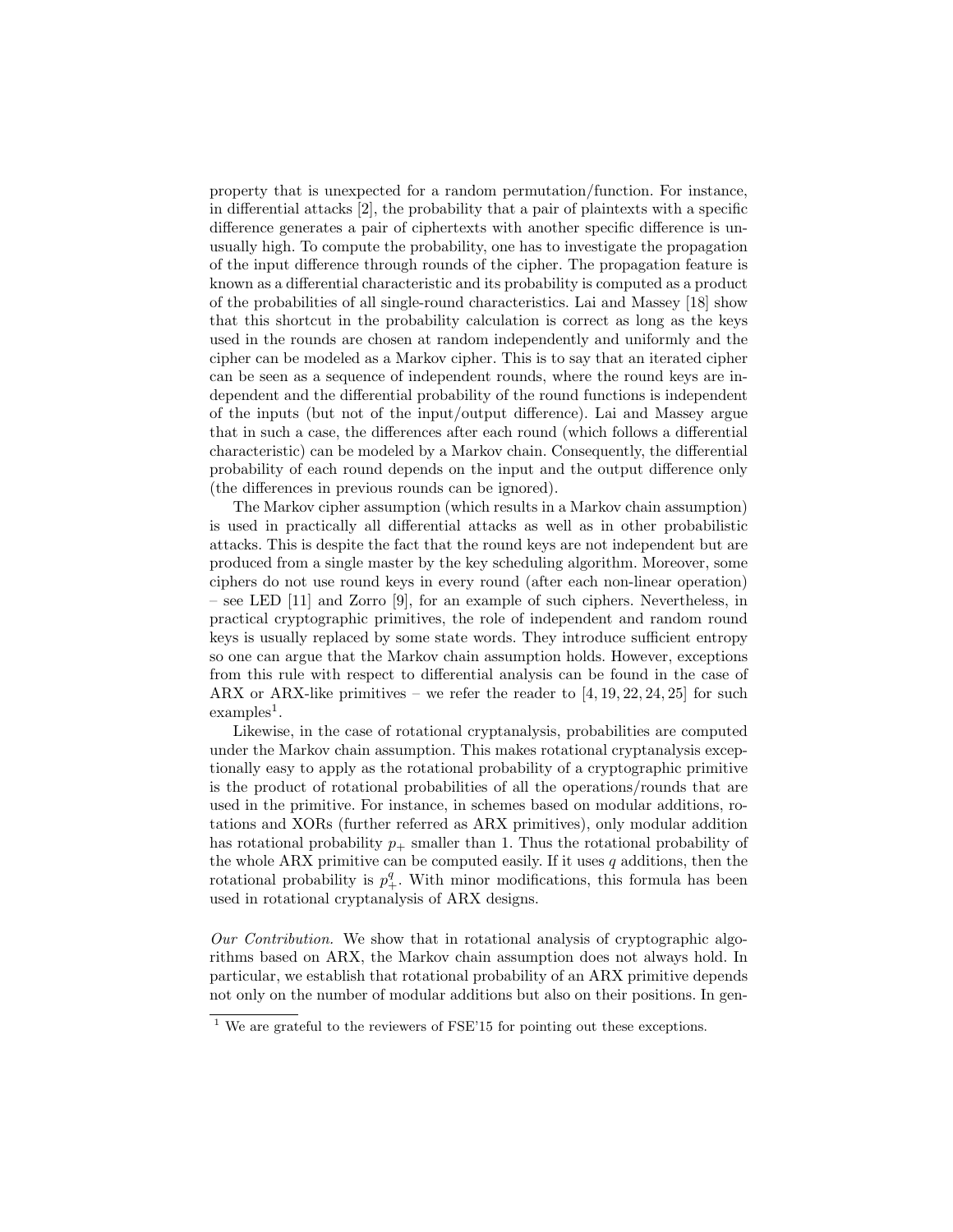eral, the more modular additions are chained (output of the previous additions is the input of the next), the smaller the probability. We work out an explicit formula for the probability of such chained additions and show that the rotational probability of ARX should be computed as the product of the rotational probabilities of modular addition chains. We also reveal that the way the round keys are incorporated into the state, plays a crucial role in calculation of the rotational probability. When round keys are XORed to the state, they might break modular addition chains and thus increase the probability. On the other hand, if they are merged using modular addition, the rotational probability of ARX may be reduced.

Chained modular additions are used in ARX hash functions such as BLAKE2 [1] and Skein [6, 7]. Both functions have been successfully attacked using rotational cryptanalysis (in fact, rotational cryptanalysis was officially introduced as a method of analysis on an instance of Skein [13]). The success can be attributed to the lack of constants or to the use of (almost rotational) constants in the designs. We correct the claimed complexity of rotational attacks against BLAKE2 [10]. Our analysis suggests that, due to the aforementioned chains of modular additions, the rotational attacks are applicable only to 7 rounds of BLAKE2 instead of the claimed full 12 rounds in [10]. We also provide analysis of the compression function of Skein. Note, in [13] it is shown that the compression function reduced to 42 rounds is vulnerable to rotational attacks, and further, the attack was extended in [15, 16] to include a rebound part, but the rotational part of the attack is still on 42 rounds. We show that due to the structure of addition chains in Skein, the rotational attacks on a version of Skein without any subkey additions, works for 24-28 rounds only (depending on the rotation amount).

The correctness of the results presented in this paper has been experimentally verified on ARX primitives with different state sizes and different numbers of  $round<sup>2</sup>$ .

### 2 Differential Cryptanalysis and Markov Ciphers

Differential cryptanalysis, introduced by Biham and Shamir [2], is a probabilistic chosen-plaintext attack. It works against ciphers (and other cryptographic primitives) whose differential properties deviate from those expected by a random cipher. Consider a cipher. We can determine a collection of input (plaintext) differences and the corresponding output (ciphertext) differences. In differential cryptanalysis, we try to identify a pair  $(\alpha, \beta)$ , which occurs with a much higher probability than other (possible) pairs, where  $\alpha$  is an input (plaintext) difference and  $\beta$  is an output (ciphertext) difference. This property allows to distinguish the cipher from a random permutation and in many cases may lead to secret key recovery (or total cipher break). Finding two differences  $(\alpha, \beta)$  (the pair  $(\alpha, \beta)$ ) is called a differential) that maximizes the probability is, in fact, the main goal (and the most challenging task) of differential cryptanalysis.

 $\frac{2}{10}$  The results of the experiments are given in the full version of this paper [14].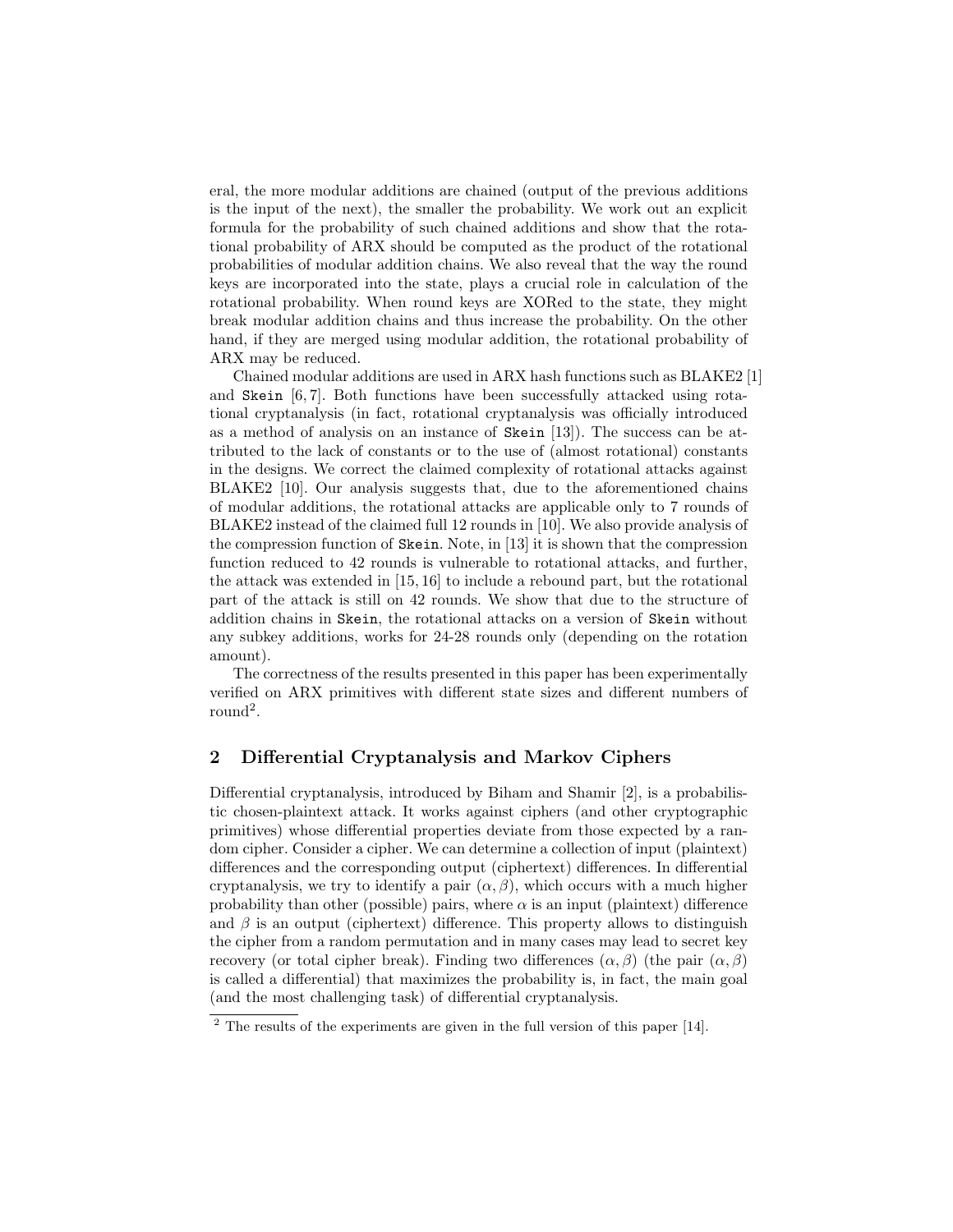For a chosen plaintext difference, the ciphertext difference can be found by propagating the plaintext difference through the encryption function of the cipher. Most ciphers are iterated, i.e. their encryption function consists of repetitive application of some (possibly weak) non-linear round function  $Y = f(X, Z_i)$ , where X is a state at the beginning of the round,  $Z_i$  is a key used in the round i and Y is an output state. To find  $\beta$ , an initial plaintext difference  $\alpha$  is propagated round-by-round and after  $r$  rounds (for an  $r$ -round cipher), the ciphertext difference  $\beta$  can be obtained. The evolution of differences generated after each round is called a differential characteristic and can be represented by the following sequence  $\alpha = \Delta Y(0), \Delta Y(1), \ldots, \Delta Y(r) = \beta$ , where  $\Delta Y(i)$  is the difference at the output of the ith round.

The efficiency of differential cryptanalysis is tightly related to the probability of differentials (differential characteristics) – the higher the probability the lower the complexity. Lai and Massey [18] put a focus on the probability of differential characteristics and study conditions for differential characteristics to form a Markov chain. Note that a sequence of discrete random variables  $v_0, \ldots, v_r$  is a Markov chain if, for  $0 \leq i < r$ ,

$$
Pr(v_{i+1} = \beta_{i+1} | v_i = \beta_i, v_{i-1} = \beta_{i-1}, \dots, v_0 = \beta_0) = Pr(v_{i+1} = \beta_{i+1} | v_i = \beta_i).
$$

They introduce the notion of *Markov cipher* as follows.

**Definition 1.** An iterated cipher with round function  $Y = f(X, Z)$  is a Markov cipher if for all choices of  $\alpha \neq 0, \beta \neq 0$ ,

$$
Pr(\Delta Y = \beta | \Delta X = \alpha, X = \gamma)
$$

is independent of  $\gamma$  when the round key Z is uniformly random, or equivalently, if

$$
\Pr_Z(\Delta Y = \beta | \Delta X = \alpha, X = \gamma) = \Pr_Z(\Delta Y(1) = \beta_1 | \Delta X = \alpha)
$$

for all choices of  $\gamma$ .

Their main result is described by the following theorem.

Theorem 1 ([18]). If an r-round iterated cipher is a Markov cipher and the r round subkeys are independent and uniformly random, then the sequence of differences  $\Delta Y(0), \Delta Y(1), \ldots, \Delta Y(r)$  is a Markov chain.

In other words, the probability of differential characteristics is a product of the probabilities of the single-round characteristics (as they form a Markov chain), as long as the probabilities of the single-round characteristics do not depend on the value of the input state, where round keys are independent and uniformly at random (if the cipher is Markov).

It is important to notice that Lai-Massey result does not apply to the cases when round keys are not injected in every round (see LED [11], Zorro [9]) or when they are dependent (this is the case for all modern ciphers as all round keys are produced from a single master key).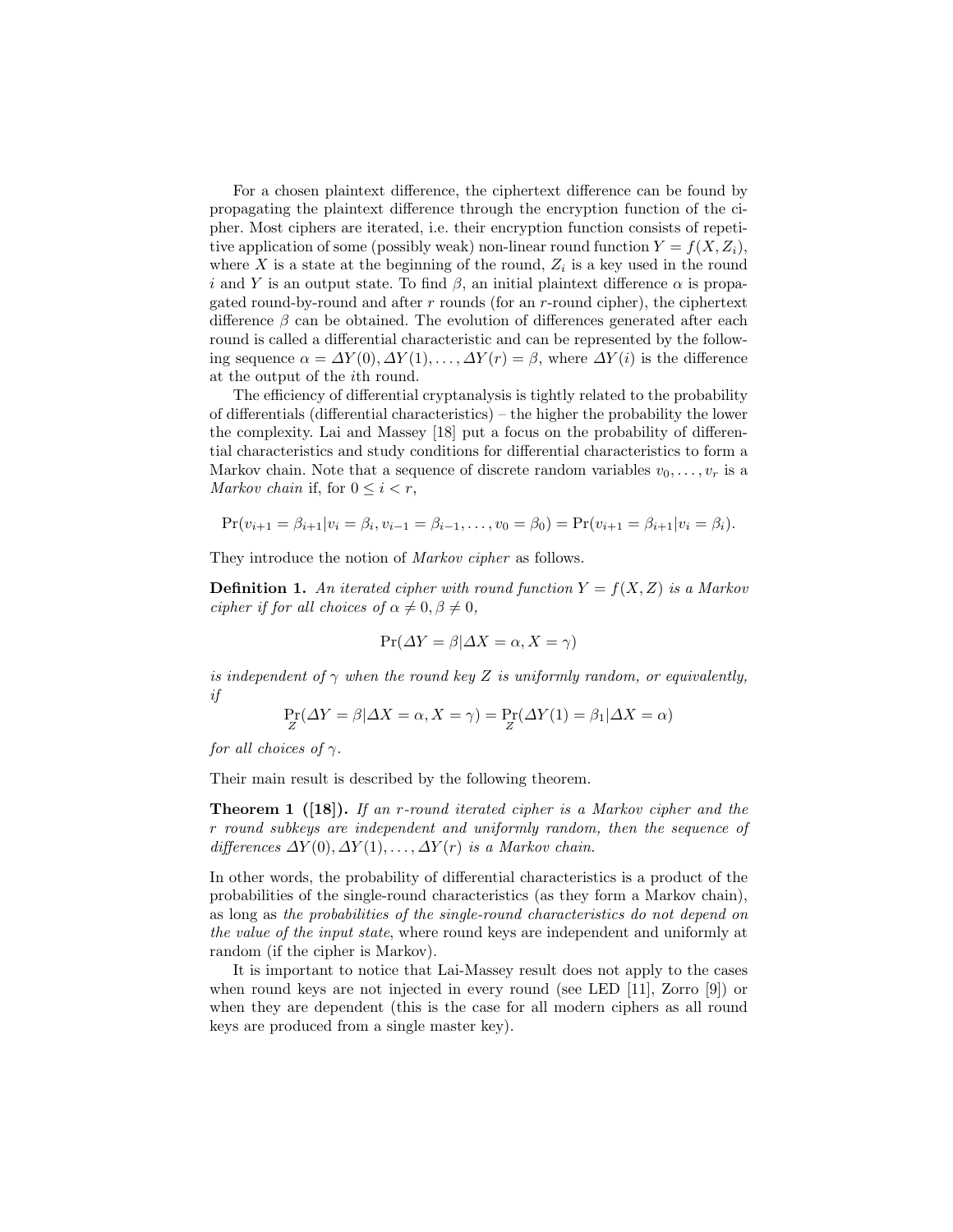However, even in such cases, the probability of a characteristic for the whole cipher is still computed as a product of probabilities of single-round characteristics. The justification is based on the fact (or belief) that a round function introduces enough entropy. The entropy makes the inputs to the next round look completely random thus multiplying the probabilities of single-round characteristics seems to be a valid estimate of the probability of the whole characteristic.

## 3 Rotational Cryptanalysis and Chained Modular Additions

Rotational cryptanalysis is a probabilistic chosen-plaintext attack. It turns to be an effective cryptanalytical tool against ciphers and hash functions that are based on the three operations: modular additions (denoted as  $+)$ , rotations (denoted as  $\lll r$ ) and XORs (denoted as  $\oplus$ ). Cryptographic algorithms that use the three operations are called ARX primitives. A crucial requirement for rotational cryptanalysis to work effectively is that all constants used in the ARX primitive must preserve their values when rotated<sup>3</sup>. To launch a rotational attack, one starts from a rotational pair of inputs, i.e. two states such that in the first state all words are chosen at random, while the second state is produced by rotating the words of the first state by a fixed amount. If for such input pair (called a rotational pair), the corresponding output pair of the ARX primitive is also rotational, with a probability higher than for a random permutation (or a function), then this property can be used to distinguish the ARX primitive from a random permutation (or a function).

It is claimed in [13] that rotational probabilities of an ARX primitive could be found by multiplying individual rotational probabilities of all the transformations used in the primitive. As ARX is composed of three distinct operations only, the rotational probabilities of addition, rotation and XOR can be computed. Probabilities of the latter two are:

$$
Pr((x \lll r_1) \lll r_2 = (x \lll r_2) \lll r_1) = 1,
$$
  

$$
Pr(x \lll r \oplus y \lll r = (x \oplus y) \lll r) = 1,
$$

while rotational probability of modular addition is given by the following lemma.

#### Lemma 1  $(Daum[5])$ .

$$
\Pr((x+y)\lll r=x\lll r+y\lll r)=\frac{1}{4}(1+2^{r-n}+2^{-r}+2^{-n}).
$$

As modular addition only has rotational probability less than one, it is concluded that the theorem given below holds.

<sup>&</sup>lt;sup>3</sup> This requirement can be relaxed to some extent and instead of assuming completely rotational constant, one can work with constants that are almost rotational, i.e. the XOR difference between the initial constant and the rotated one gives a word of small Hamming weight.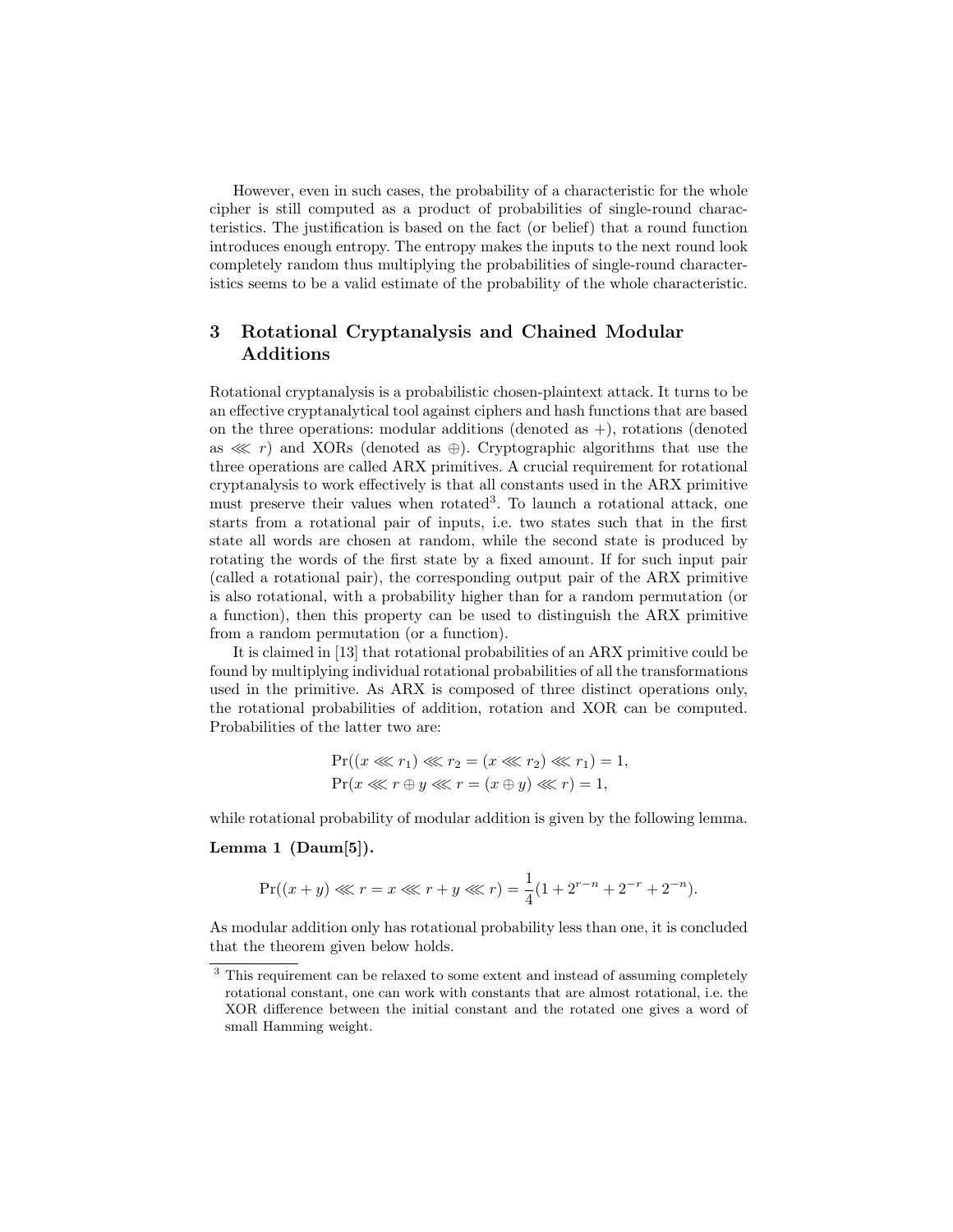

Fig. 1. Two ARX primitives with equal number of additions but different rotational probabilities.

#### **Theorem 2** ([13]). Let q be the number of modular additions in an ARX primitive (that has an arbitrary number of rotations and XORs). Then rotational probability of the ARX primitive is  $p_+^q$ , where  $p_+$  is rotational probability of modular addition (which depends on the rotation parameter  $r$  and the word size  $n$ ).

In other words, to find rotational probability of ARX, one has to count the number of additions q only. If  $p_+^q > 2^{-m}$ , where m is the state size, then the primitive is susceptible to rotational cryptanalysis. Theorem 2 is true under the (tacit) assumption that an ARX cipher is Markov and round keys are chosen independently and uniformly at random. Note that as in differential cryptanalysis, if round keys are not used in every round, then randomness (required by the Markov chain) must come from the state words, which are updated by the three operations of ARX. Rotations and XORs have rotational probability of 1 and thus are independent of the inputs. The case of modular addition is different. Rotational probability of modular addition is as determined by Lemma 1 as long as inputs are random. The output of modular addition is biased when an input pair is rotational. That is if  $(x + y) \ll r = x \ll r + y \ll r$  and  $r > 0$ , then the value  $z = x + y$  is biased. If the output of modular addition is taken as input to another addition, then rotational probability of the second addition may not follow Lemma 1 although Theorem 2 states that this should be irrelevant.

To illustrate the issue, let us focus on two toy ARX primitives given in Fig. 1. Each of them has three inputs a, b, k, two outputs u and w, and uses two modular additions. If the rotation amount  $r$  equals 1 and the word size is 64 bits, then by Lemma 1, rotational probability of modular addition is  $2^{-1.415}$  and thus by Theorem 2, rotational probability of both of the primitives should be  $2^{-2.83}$ . Note that for rotation amount of 1, rotational probability of modular addition strongly depends on the value of the most significant bits of the inputs. More precisely, the sum of the most significant bits of the inputs should not be larger than 1.

In the ARX construction on the left of Fig. 1, the two modular additions are chained, i.e. the output of the first is the input to the second. The most significant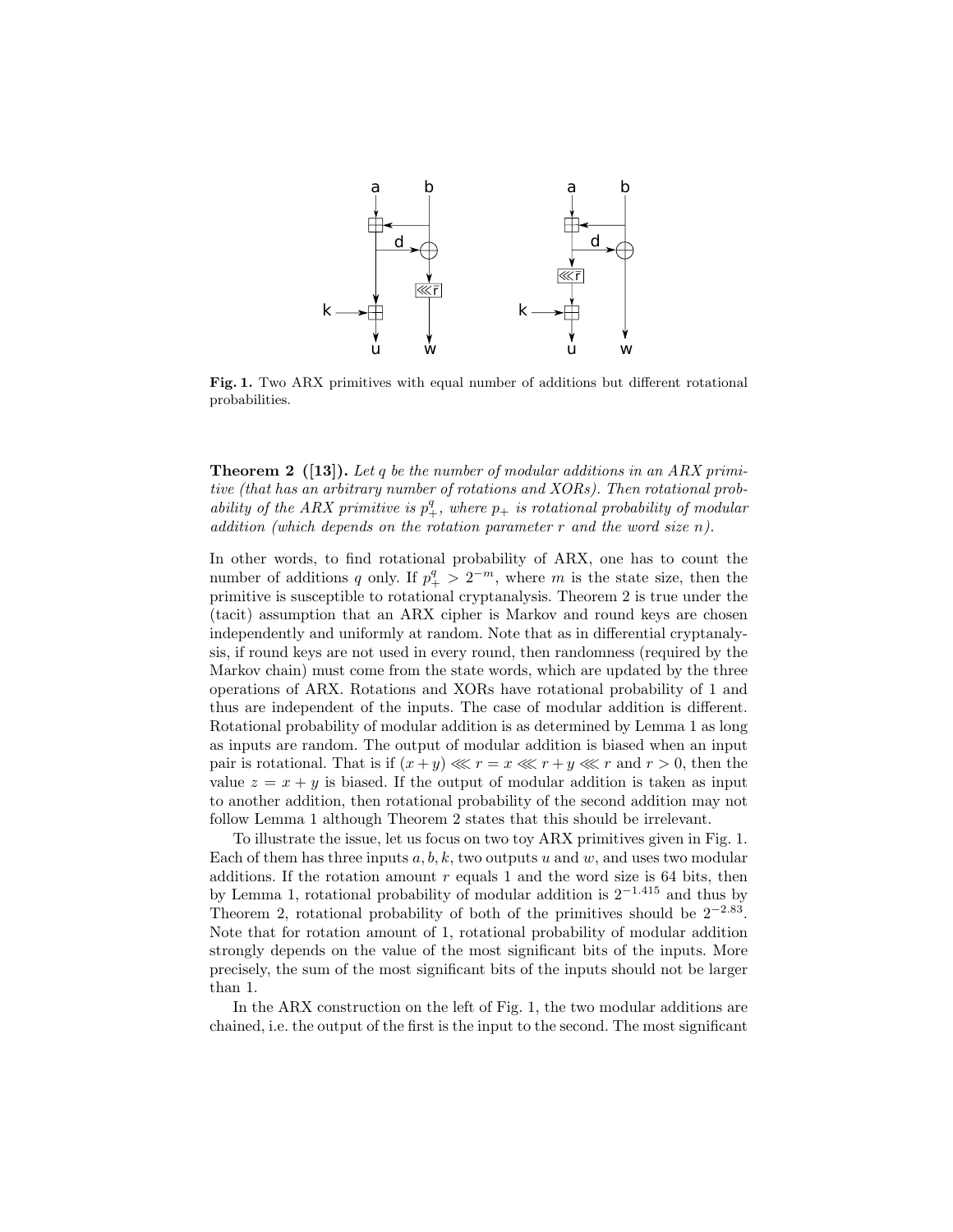bit of the word  $d = a + b$ , when  $(a + b) \ll 1 = a \ll 1 + b \ll 1$ , is biased towards 1. Therefore, the second modular addition  $u = k + d$  has rotational probability smaller than the one given by Lemma 1. As the result, Theorem 2 fails to give the correct probability.

In the ARX on the right of Fig. 1, the two modular additions are separated by rotation. In this case, although the most significant bit of  $d$  is still biased towards 1, the rotation moves this bit to a different position, where the mentioned bias is negligible for the computation of the rotational probability. Furthermore, the least significant bit of  $d \ll \overline{r}$  becomes a completely random bit and thus the second modular addition  $d \ll \overline{r} + k$  has probability given by Lemma 1. Therefore, in this case, Theorem 2 works as expected.

These two examples suggest that rotational probability of ARX cannot be computed simply by counting the number of modular additions. Instead, one has to investigate the relative positions of modular additions, i.e. if they are chained or separated by rotations. In fact, the longer the chain of modular additions, the lower the rotational probability for each consecutive addition. The rotational probability of chained modular additions is given by the following lemma.

**Lemma 2** (Chained modular additions). Let  $a_1, \ldots, a_k$  be n-bit words chosen at random and let r be a positive integer such that  $0 < r < n$ . Then

$$
\Pr([(a_1 + a_2) \ll r = a_1 \ll r + a_2 \ll r] \land
$$
  
\n
$$
\land [(a_1 + a_2 + a_3) \ll r = a_1 \ll r + a_2 \ll r + a_3 \ll r] \land
$$
  
\n
$$
\land \dots
$$
  
\n
$$
\land [(a_1 + \dots + a_k) \ll r = a_1 \ll r + \dots + a_k \ll r]) =
$$
  
\n
$$
= \frac{1}{2^{nk}} {k + 2^{r} - 1 \choose 2^{r} - 1} {k + 2^{n-r} - 1 \choose 2^{n-r} - 1}
$$

*Proof.* First we consider the rotational probability of addition of  $l$  terms:

$$
(a_1 + a_2 + \ldots + a_l) \ll r = a_1 \ll r + a_2 \ll r + \ldots + a_l \ll r. \tag{1}
$$

Each of the *n*-bit words  $a_i$  can be seen as a concatenation of two words: *r*-bit word  $x_i$  and  $(n-r)$ -bit word  $y_i$ , that is,  $a_i = x_i ||y_i|, |x_i| = r, |y_i| = n-r$ . Then (1) becomes:

$$
(x_1 \| y_1 + \ldots + x_l \| y_l) \lll r = (x_1 \| y_1) \lll r + \ldots (x_l \| y_l) \lll r.
$$
 (2)

The terms  $(x_i||y_i) \ll r$  in the right side of (2), after the rotation on r bits, become  $(x_i||y_i) \ll r = y_i||x_i$ , thus (2) can be rewritten as:

$$
(x_1||y_1 + \ldots + x_l||y_l) \lll r = y_1||x_1 + \ldots y_l||x_l.
$$
\n(3)

The sum  $x_1||y_1 + \ldots + x_l||y_l$  in the left side of (3) can be expressed as  $(x_1 +$ ... +  $x_l + C_{y_1,...,y_l}$  || $(y_1 + ... + y_l)$ , where  $C_{y_1,...,y_k}$  is the carry from the sum  $y_1 + \ldots + y_l$ . Similarly, the sum in the right side of (3) can be expressed as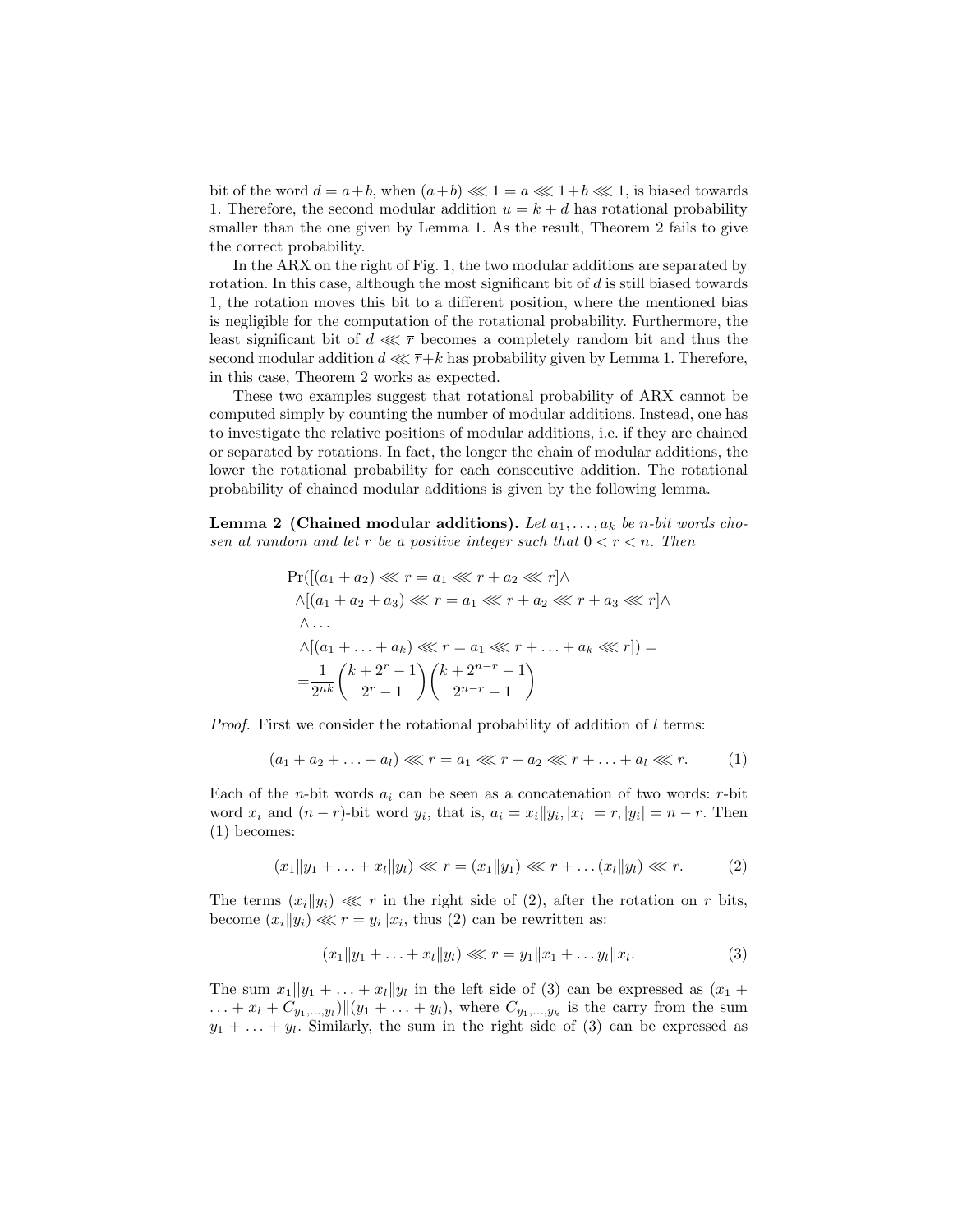$(y_1 + \ldots + y_l + C_{x_1,\ldots,x_l}) || (x_1 + \ldots + x_l).$  Therefore, after the rotation of the left sum, we obtain:

$$
(y_1 + \ldots + y_l) \|(x_1 + \ldots + x_l + C_{y_1, \ldots, y_l}) = (y_1 + \ldots + y_l + C_{x_1, \ldots, x_l}) \|(x_1 + \ldots + x_l). \tag{4}
$$

If we take into account the size of the words  $x_i$  and  $y_i$ , from (4) we get:

$$
y_1 + \ldots + y_l \equiv y_1 + \ldots + y_l + C_{x_1, \ldots, x_l} \quad (\text{mod } 2^{n-r}),
$$
  

$$
x_1 + \ldots + x_l + C_{y_1, \ldots, y_l} \equiv x_1 + \ldots x_l \quad (\text{mod } 2^r),
$$

that is:

 $C_{x_1,...x_l} \equiv 0 \pmod{2^{n-r}}$ ,  $C_{y_1,...,y_l} \equiv 0 \pmod{2^r}$  $(5)$ 

As a result, the rotational probability of l-sum addition is equivalent to the probability that (5) will hold for a random values of  $x_i, y_i, i = 1, \ldots, l$ .

The probability of chained modular additions given in the Lemma is therefore equivalent to the probability of the following system:

$$
C_{x_1,x_2} \equiv 0 \pmod{2^{n-r}}, \ C_{y_1,y_2} \equiv 0 \pmod{2^r}
$$
  
\n
$$
C_{x_1,x_2,x_3} \equiv 0 \pmod{2^{n-r}}, \ C_{y_1,y_2,y_3} \equiv 0 \pmod{2^r}
$$
  
\n...  
\n
$$
C_{x_1,...x_k} \equiv 0 \pmod{2^{n-r}}, \ C_{y_1,...,y_k} \equiv 0 \pmod{2^r}.
$$

Further we will show that the whole system is equivalent to

$$
C_{x_1,...x_k} = 0, \quad C_{y_1,...,y_k} = 0. \tag{6}
$$

To do so, we show, by induction on  $k$ , that the system of congruences on the left-hand side above, i.e.  $C_{x_1,...,x_i} \equiv 0 \pmod{2^{n-r}}$  for all  $2 \leq i \leq k$  is equivalent to the equation  $C_{x_1,...,x_k} = 0$ . The same sequence of reasoning applies to the right hand side of the above system to show that  $C_{y_1,...,y_i} \equiv 0 \pmod{2^r}$  for all  $2 \leq i \leq k$  is equivalent to the equation  $C_{y_1,...y_k} = 0$ .

First we deal with the easier reverse direction of the equivalence. Indeed, if  $C_{x_1,...x_k} = \lfloor \frac{x_1+...+x_k}{2^r} \rfloor = 0$  and hence  $x_1 + ... + x_k < 2^r$ , it follows (by positivity of the  $x_i$ 's) that  $x_1 + \ldots x_i < 2^r$  and hence  $C_{x_1,\ldots,x_i} = 0$  and also  $C_{x_1,\ldots,x_i} \equiv 0$ (mod  $2^{n-r}$ ) for all  $2 \leq i \leq k$ , as required for the reverse direction.

We now prove the forward direction of the equivalence by induction on  $k$ . For the induction base case, we take  $k = 2$ . The congruence  $C_{x_1,x_2} \equiv 0 \pmod{2^{n-r}}$ is equivalent to  $C_{x_1,x_2} = t \cdot 2^{n-r}$  for some non-negative integer t. As the carry of addition of two words cannot be larger than 1, it means that  $C_{x_1,x_2} \in \{0,1\}$ . If the carry is 1, then from  $1 = t \cdot 2^{n-r}$  it follows that  $t = 1$  and  $2^{n-r} = 1$ . However,  $r < n$  and thus  $2^{n-r} > 1$ . Therefore, the carry  $C_{x_1,x_2}$  can only equal zero, and thus  $C_{x_1,x_2} \equiv 0 \pmod{2^{n-r}}$  is equivalent to  $C_{x_1,x_2} = 0$ , proving the induction base case  $k = 2$ .

For the induction step, suppose that for some  $k \geq 2$  the congruence system  $C_{x_1,\dots,x_i} \equiv 0 \pmod{2^{n-r}}$  for all  $2 \leq i \leq k$  implies the equation  $C_{x_1,\dots,x_k} = 0$ . We show that the congruence system  $C_{x_1,...,x_i} \equiv 0 \pmod{2^{n-r}}$  for all  $2 \leq i \leq k+1$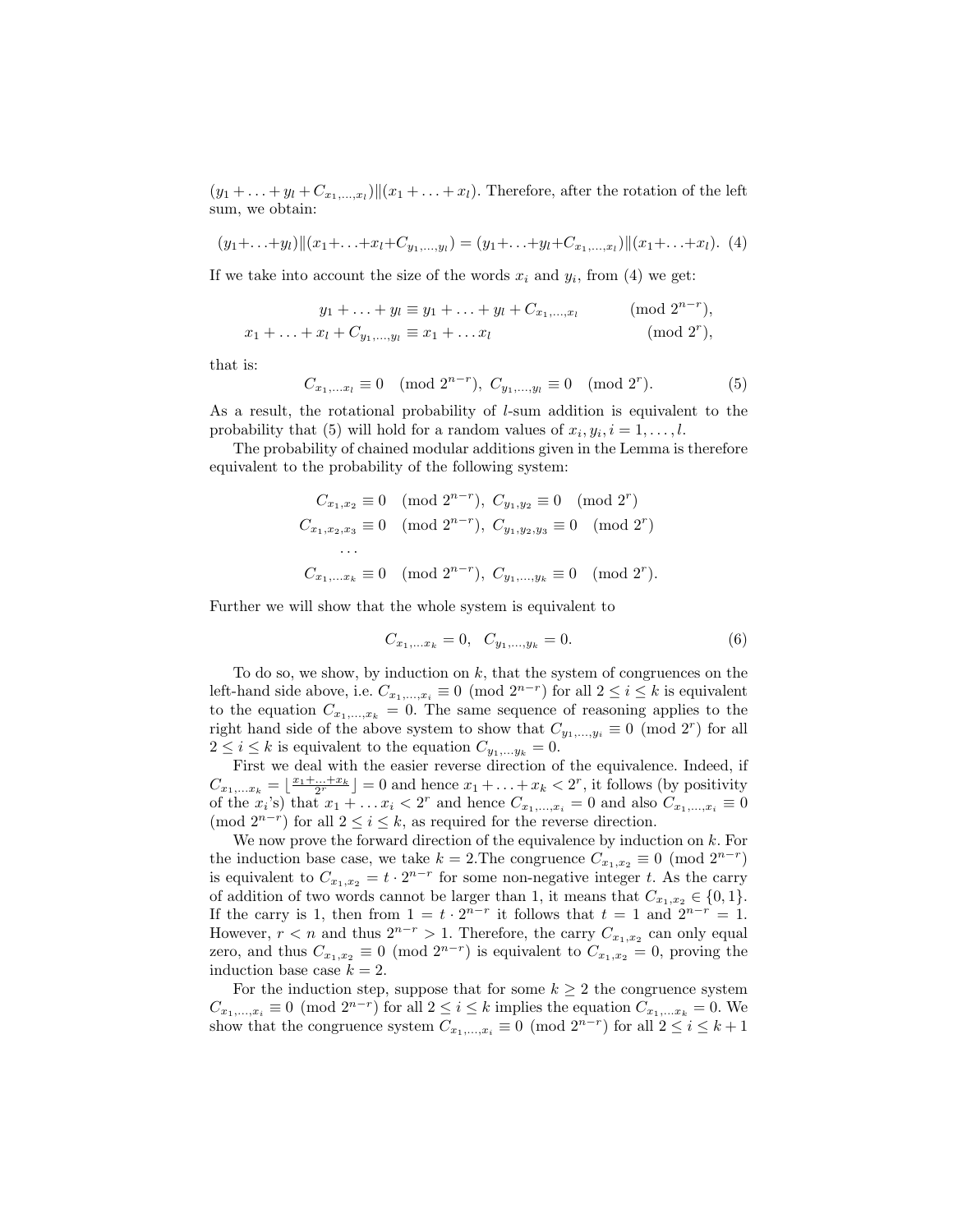implies the equation  $C_{x_1,...x_{k+1}} = 0$ . Indeed, by the induction hypothesis, we have that the first k congruences of the system imply that  $C_{x_1,...,x_k} = 0$  and hence  $x_1 + \ldots + x_k < 2^r$ , whereas  $x_{k+1} < 2^r$ , so  $x_1 + \ldots x_{k+1} < 2^r + 2^r = 2 \cdot 2^r$ and thus  $C_{x_1,...,x_{k+1}} = \lfloor \frac{x_1+...+x_{k+1}}{2^r} \rfloor \in \{0,1\}$ . Then, similarly as in the base case above, the congruence  $C_{x_1,...,x_{k+1}} \equiv 0 \pmod{2^{n-r}}$  and the fact that  $r < n$  imply that the value of the carry  $C_{x_1,\,\dots,x_{k+1}}$  must be zero, which completes the proof of the induction step. As a result, we have reduced the whole system to the two equations given in (6).

Finally, let us find the probability that (6) holds, when  $x_i, y_i, i = 1 \dots, k$  are random r-bit and  $(n - r)$ -bit words, respectively. Namely, we are looking at

$$
\Pr(x_1 + \dots x_k < 2^r \land 0 \le x_i < 2^r) \cdot \Pr(y_1 + \dots y_k < 2^{n-r} \land 0 \le y_i < 2^{n-r}) \tag{7}
$$

Note that

$$
\Pr(x_1 + \dots x_k < 2^r \land 0 \le x_i < 2^r) = \sum_{j=0}^{2^r - 1} \Pr(x_1 + \dots x_k = j \land 0 \le x_i < 2^r). \tag{8}
$$

Furthermore, the terms in the right side of (8) can be evaluated according to the well known combinatorial formula

$$
\#\{z_1 + \dots z_k = j \land 0 \le z_i\} = \binom{j+k-1}{j},\tag{9}
$$

Note that in (9), the condition  $0 \leq z_i$  can be replaced with  $0 \leq z_i < t$  when  $t > j$ , as the number of tuples does not increase when  $z_i \geq t$  (the sum is always larger than  $j$ ). Therefore

$$
\Pr(z_1 + \dots z_k = j \land 0 \le z_i < t \land t > j) = \binom{j + k - 1}{j} t^{-k} \tag{10}
$$

and (7) can be expressed as:

$$
\Pr(x_1 + \dots x_k < 2^r \land 0 \le x_i < 2^r) \cdot \Pr(y_1 + \dots y_k < 2^{n-r} \land 0 \le y_i < 2^{n-r}) =
$$
\n
$$
= \sum_{j=0}^{2^r - 1} \binom{j+k-1}{j} 2^{-rk} \cdot \sum_{j=0}^{2^{n-r} - 1} \binom{j+k-1}{j} 2^{-(n-r)k} =
$$
\n
$$
= \frac{1}{2^{nk}} \sum_{j=0}^{2^r - 1} \binom{j+k-1}{j} \cdot \sum_{j=0}^{2^{n-r} - 1} \binom{j+k-1}{j}
$$

Finally, we use the binomial coefficient formula (for  $m, n \in \mathbb{N}$ )

$$
\sum_{j=0}^{m} \binom{n+j}{j} = \binom{n+m+1}{m}.
$$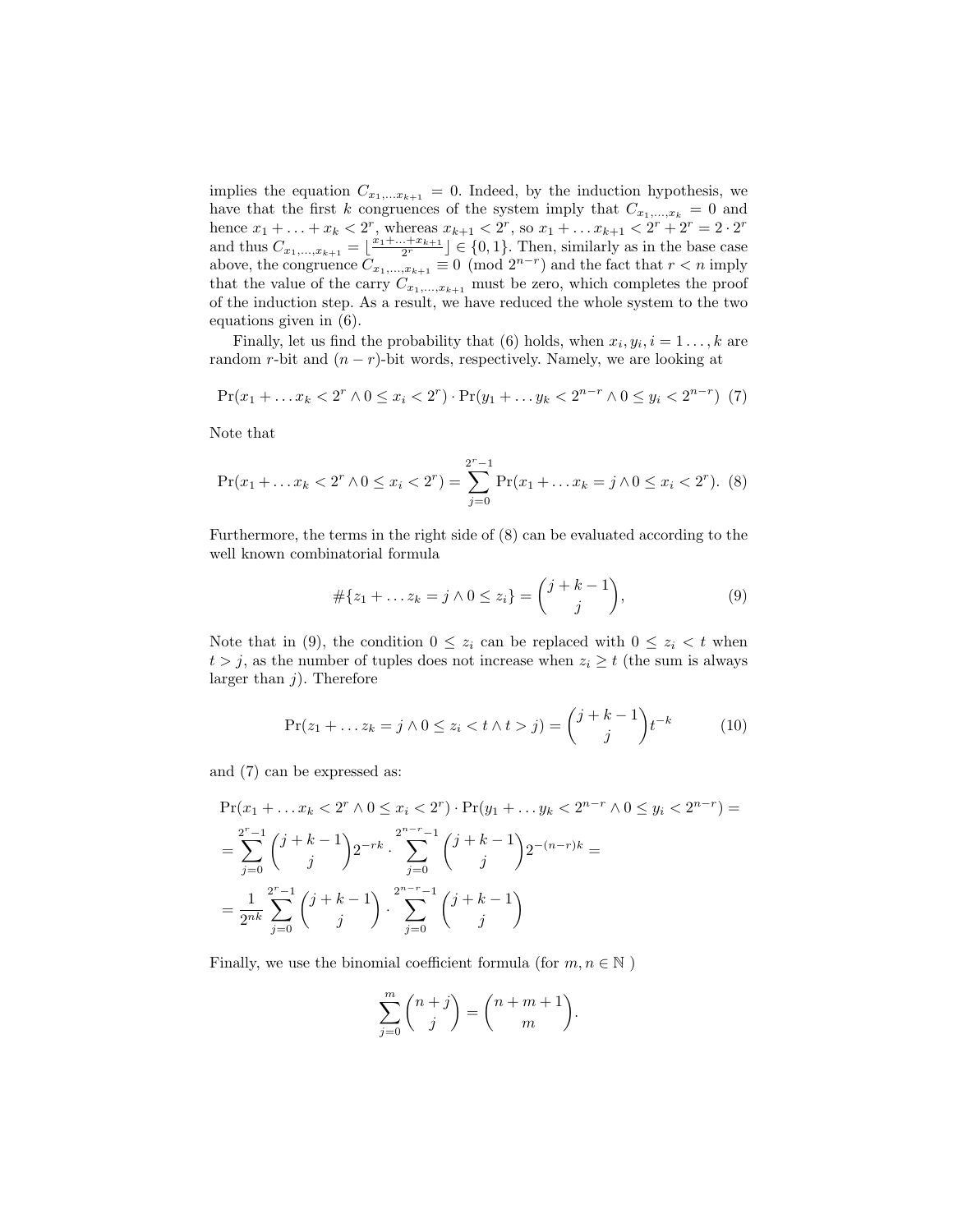and we conclude the proof

$$
\Pr([(a_1 + a_2) \ll r = a_1 \ll r + a_2 \ll r] \wedge
$$
  
\n
$$
\wedge [(a_1 + a_2 + a_3) \ll r = a_1 \ll r + a_2 \ll r + a_3 \ll r] \wedge
$$
  
\n
$$
\wedge \dots
$$
  
\n
$$
\wedge [(a_1 + \dots + a_k) \ll r = a_1 \ll r + \dots + a_k \ll r]) =
$$
  
\n
$$
\frac{1}{2^{nk}} \sum_{j=0}^{2^{n-1}} {j+k-1 \choose j} \cdot \sum_{j=0}^{2^{n-r}-1} {j+k-1 \choose j} =
$$
  
\n
$$
= \frac{1}{2^{nk}} {k+2^{r}-1 \choose 2^{r}-1} {k+2^{n-r}-1 \choose 2^{n-r}-1}.
$$

From the above lemma, we obtain the following important result, which forms the basis for our analysis.

 $\Box$ 

Fact 1 Chained modular additions do NOT form a Markov chain with respect to rotational differences. Rotational probabilities of chained modular additions cannot be computed as product of probabilities of the individual modular additions.

We used GNU Multiple Precision Floating-Point Reliably library (GNU MPFR) to compute rotational probabilities of chained modular additions according to the results of Lemma 2. Probabilities for 64-bit words, rotation parameters of 1 and 2 and precision of 10000 digits are given in Table 1. For instance, when the rotation parameter is 1 and there are 25 chained modular additions, probability that outputs of these 25 additions are rotational is  $2^{-109.6}$ . This is to be compared to the claim of Theorem 2, which predicts that probability is  $2^{-1.415 \cdot 25} \approx 2^{-35.4}$ . We note that we have also computed the rotational probabilities when the rotation amount is greater than 2. The discrepancy is present as well, and it has the tendency to grow – the closer the rotation amount to  $n/2$ , the larger the discrepancy between the claims of Theorem 2 and of our Lemma 2.

Note that Lemma 2 is used when outputs of all chained additions need to be rotational. This is an important requirement as in ARX, outputs of intermediate modular additions are used as inputs to other operations and are assumed to be rotational. For instance, in Fig. 1, we need  $d$  to be rotational, as further it is used in computing the value of  $w$ . In contrast, if only the final output of multiple modular additions needs to be rotational, then the rotational probability is computed under different formula (due to space constrains, we omit the formula).

Above it is assumed that only rotations can break the chain of modular additions. We point out that XORs also break such chains as long as the second term of the XOR is a random value. In practice, for ARX algorithms, the chains are broken by both XORs and rotations. Moreover, due to the possibility of XOR to break chains of modular additions, rotational probability of ARX primitives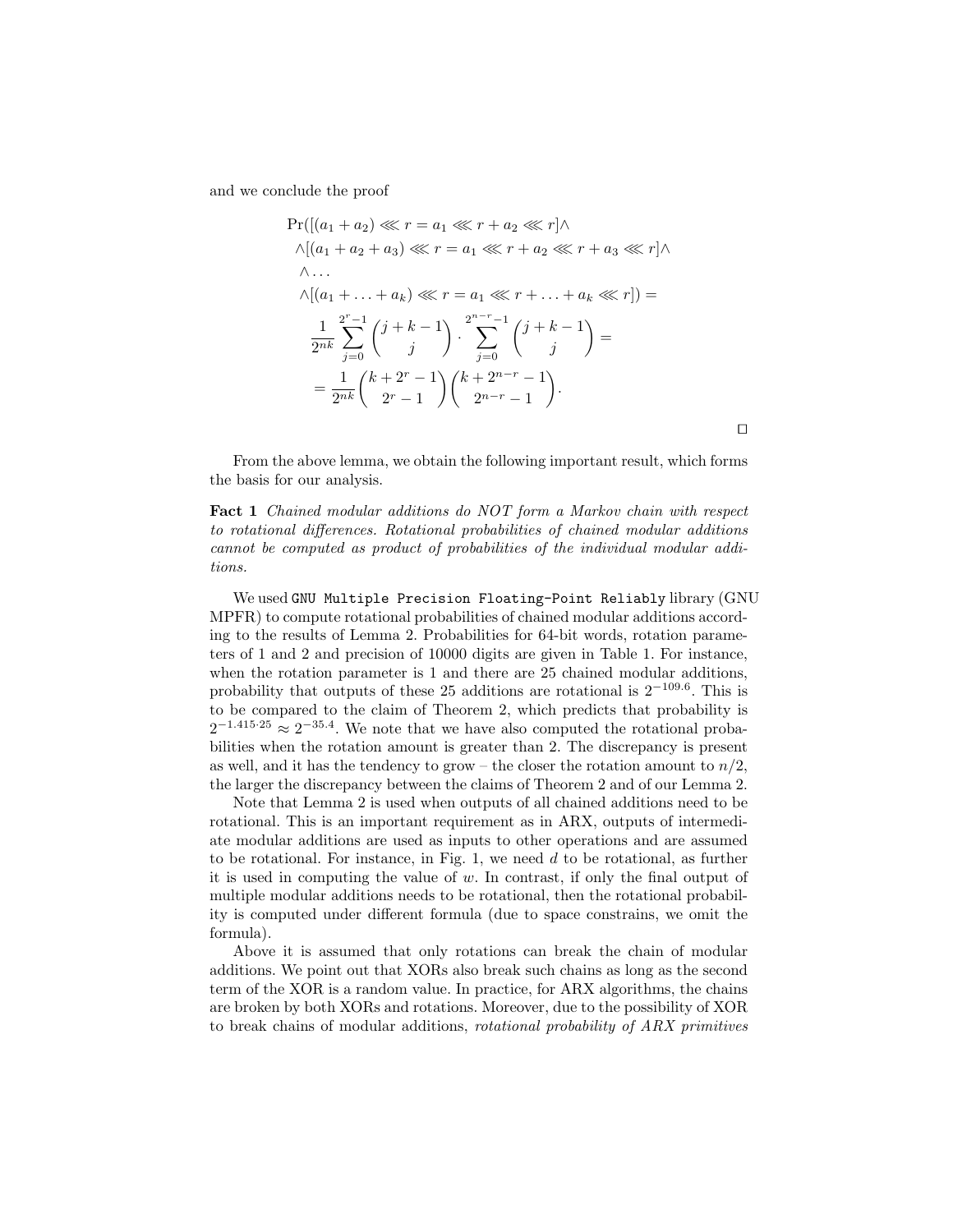| rotation amount : 1            |              |                |               |                |                |         |                                                                         |          |
|--------------------------------|--------------|----------------|---------------|----------------|----------------|---------|-------------------------------------------------------------------------|----------|
| $#$ of additions               | $\mathbf{1}$ | $\overline{2}$ | 3             | $\overline{4}$ | 5              | 6       | $\overline{7}$                                                          | 8        |
| Theorem $2 \lfloor 13 \rfloor$ | $-1.4$       | $-2.8$         | $-4.2$        | $-5.7$         | $-7.1$         | $-8.5$  | $-9.9$                                                                  | $-11.3$  |
| Lemma 2                        | $-1.4$       | $-3.6$         | $-6.3$        | $-9.3$         | $-12.7$        | $-16.3$ | $-20.1$                                                                 | $-24.1$  |
| $#$ of additions               | 9            | 10             | 11            | 12             | 13             | 14      | 15                                                                      | 16       |
| Theorem $2$ [13]               | $-12.7$      | $-14.1$        | $-15.6$       | $-17.0$        | $-18.4$        | $-19.8$ | $-21.2$                                                                 | $-22.6$  |
| Lemma 2                        | $-28.3$      | $-32.7$        | $-37.1$       | $-41.7$        | $-46.4$        | $-51.3$ | $-56.2$                                                                 | $-61.2$  |
| $#$ of additions               | 17           | 18             | 19            | 20             | 21             | 22      | 23                                                                      | 24       |
| Theorem $2$ [13]               | $-24.1$      | $-25.5$        | $-26.9$       | $-28.3$        | $-29.7$        | $-31.1$ | $-32.5$                                                                 | $-34.0$  |
| Lemma 2                        | $-66.3$      | $-71.4$        | $-76.7$       | $-82.0$        | $-87.4$        | $-92.9$ | $-98.4$                                                                 | $-104.0$ |
| $#$ of additions               | 25           | 26             | 27            | 28             | 29             | 30      | 31                                                                      | 32       |
| Theorem $2$ [13]               | $-35.4$      | $-36.8$        | $-38.2$       | $-39.6$        | $-41.0$        | $-42.4$ | $-43.9$                                                                 | $-45.3$  |
| Lemma 2                        |              |                |               |                |                |         | $-109.6$ $-115.3$ $-121.1$ $-126.9$ $-132.8$ $-138.7$ $-144.6$ $-150.6$ |          |
| rotation amount : 2            |              |                |               |                |                |         |                                                                         |          |
| $#$ of additions               | $\mathbf{1}$ | $\overline{2}$ | 3             | $\overline{4}$ | $\overline{5}$ | 6       | $\overline{7}$                                                          | 8        |
| Theorem $2$ [13]               | $-1.7$       | $-3.4$         | $-5.0$        | $-6.7$         | $-8.4$         | $-10.1$ | $-11.7$                                                                 | $-13.4$  |
| Lemma 2                        | $-1.7$       | $-4.3$         | $-7.5$        | $-11.1$        | $-15.1$        | $-19.4$ | $-23.9$                                                                 | $-28.7$  |
| $#$ of additions               | 9            | 10             | 11            | 12             | 13             | 14      | 15                                                                      | 16       |
| Theorem $2$ [13]               | $-15.1$      | $-16.8$        | $-18.4$       | $-20.1$        | $-21.8$        | $-23.5$ | $-25.1$                                                                 | $-26.8$  |
| Lemma 2                        | $-33.6$      | $-38.7$        | $-44.0$       | $-49.4$        | $-54.9$        | $-60.6$ | $-66.3$                                                                 | $-72.2$  |
| $\#$ of additions              | 17           | 18             | 19            | 20             | 21             | 22      | 23                                                                      | 24       |
| Theorem $2$ [13]               | $-28.5$      | $-30.2$        | $-31.8$       | $-33.5$        | $-35.2$        | $-36.9$ | $-38.5$                                                                 | $-40.2$  |
| Lemma 2                        | $-78.1$      | $-84.2$        | $-90.3$       |                |                |         | $-96.5$ $-102.8$ $-109.1$ $-115.5$ $-122.0$                             |          |
| $\#$ of additions              | 25           | 26             | 27            | 28             | 29             | 30      | 31                                                                      | 32       |
| Theorem $2$ [13]               | $-41.9$      |                | $-43.6 -45.3$ | $-46.9$        | $-48.6$        | $-50.3$ | $-52.0$                                                                 | $-53.6$  |
| Lemma 2                        |              |                |               |                |                |         | $-128.5$ $-135.1$ $-141.8$ $-148.5$ $-155.3$ $-162.1$ $-169.0$ $-175.9$ |          |

**Table 1.** The comparison of the rotational probabilities  $(\log_2)$  of chained modular additions of 64-bit words given by Theorem 2 of [13], and by our Lemma 2.

highly depends on the way round keys are incorporated into the state, i.e. it is important if round keys are modularly added or XORed to the state. To illustrate this, let us focus on Fig. 2. We have two ARX primitives, each with two modular additions. The difference is that in the ARX on the left of the figure, the round key is modularly added to the state while in the ARX on the right, the round key is XORed to the state. We can see from the figure that in the left ARX the round key does not break the chain of modular additions, while in the right ARX it does. Hence for the left ARX, we have to use Lemma 2 to compute the rotational probability and thus it is much lower.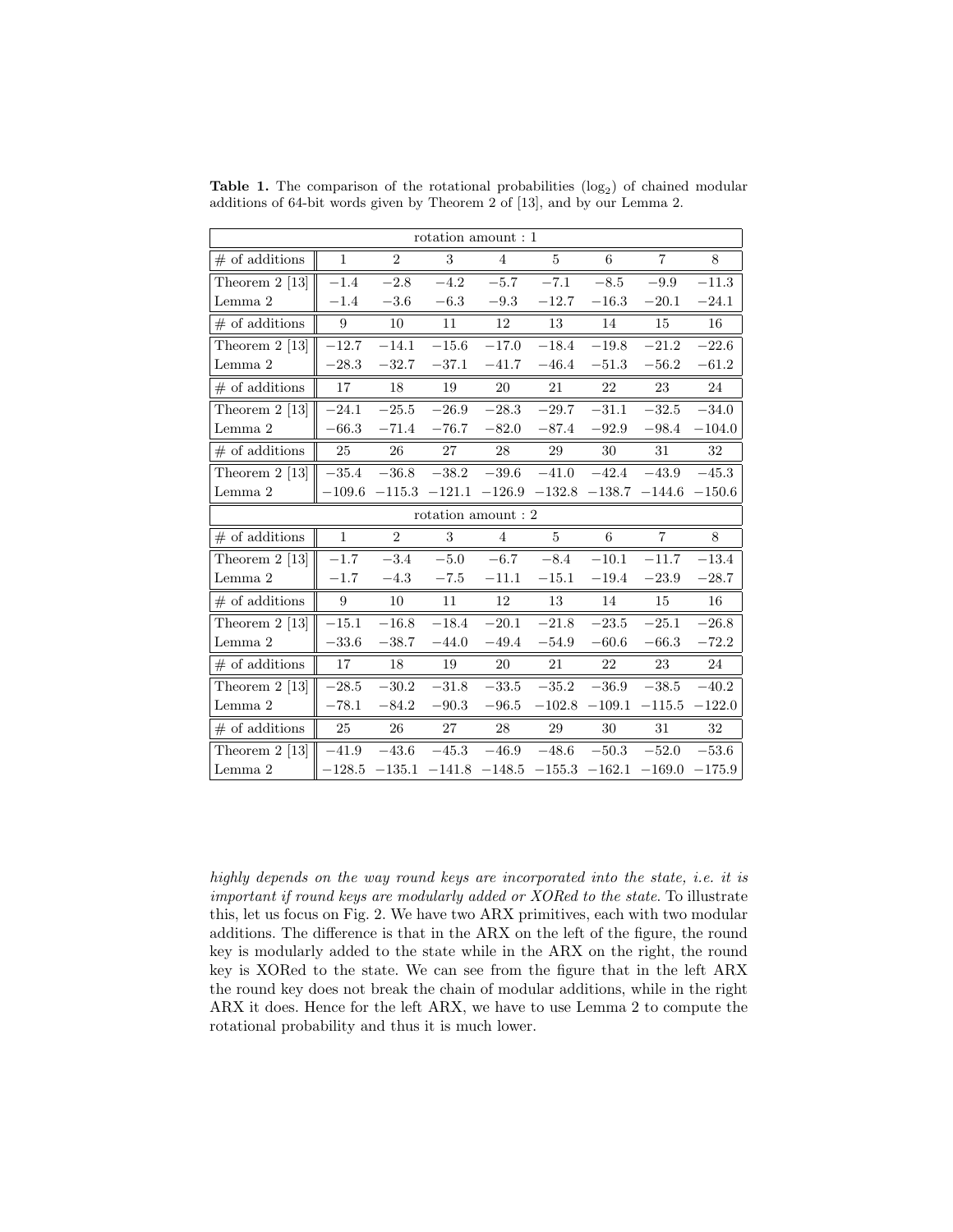

Fig. 2. Two ARX primitives with different incorporations of the subkeys: in the ARX on the left the subkey is modularly added hence does not break the chain of modular additions, while in the ARX on the right the subkey is XORed to the state, thus it breaks the chain.

The correctness of our analysis has been tested using computer simulations. Our tests have confirmed the predicted rotational probabilities – for the details, refer to the full version of this paper [14].

#### 4 Applications

Lemma 2 suggests that the rotational probability of ARX can be computed more accurately if we take into account not only the number of additions used in ARX but also their positions. We cluster the additions into chains and calculate the rotational probability as follows:

- 1. Find all chains of modular additions (including the ones that are composed of a single additions) in the ARX primitive.
- 2. For each chain, compute the rotational probability according to Lemma 2.
- 3. For the entire primitive, calculate the rotational probability as the product of rotational probabilities of chains.

Consider an example of application of the above algorithm to the case of the ARX primitives given in Fig. 1. Our task is to find rotational probabilities of these two primitives when the rotation parameter is 1 (and the word size is 64 bits). The ARX scheme on the left of Fig. 1 has only one chain of two modular additions. Therefore, according to Table 1, the rotational probability of this chain is  $2^{-3.6}$ . On the other hand, the ARX on the right of Fig. 1, has two chains composed of a single modular addition and thus the rotational probability of this scheme is  $2^{-1.4} \cdot 2^{-1.4} = 2^{-2.8}.$ 

Now we are ready to revisit the existing rotational attacks on the ARX primitives functions.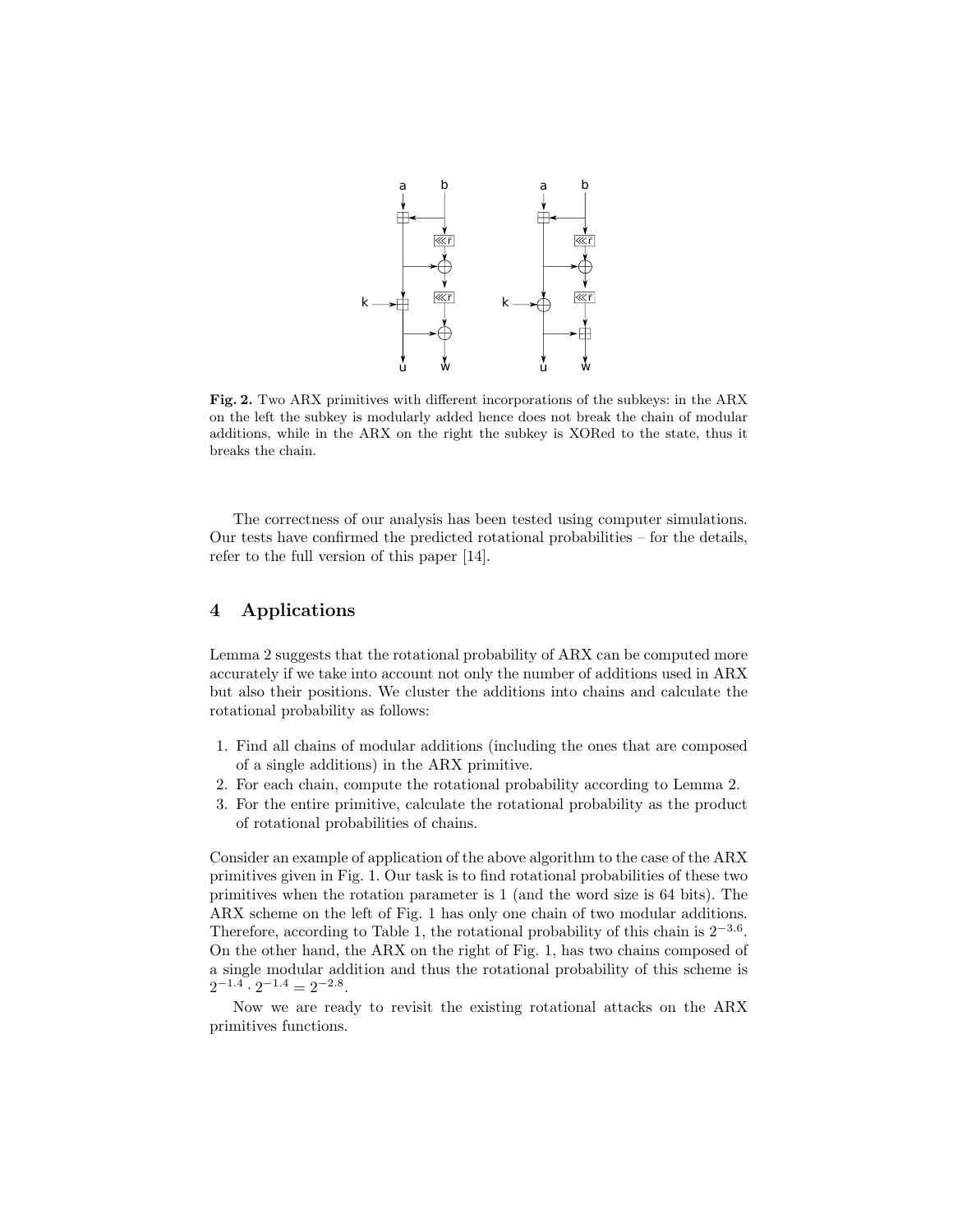#### 4.1 Application to Rotational Cryptanalysis of BLAKE2

BLAKE2 [1] is a hash function, which supports 256 and 512-bit outputs. Further on we analyze the version with 512-bit output only but we note that similar analysis applies to the other version too. The compression function of BLAKE2 is based on a permutation  $P(V, M)$ , where V is a state of sixteen 64-bit words  $v_i$ , and M is a message input also composed of sixteen words  $m_i$ . The function P consists of 12 identical rounds and each round uses 8 applications of the sub-primitive  $G_i(a, b, c, d) = G(a, b, c, d, m_{f(i)}, m_{g(i)})$ , where  $f(i)$   $g(i)$  implement a permutation on a set of 16 message words. The primitive  $G$  is first applied columnwise to 4 columns, and then diagonalwise. The column and diagonal steps are defined, respectively, as:

$$
G_0(v_0, v_4, v_8, v_{12}), G_1(v_1, v_5, v_9, v_{13}), G_2(v_2, v_6, v_{10}, v_{14}), G_3(v_3, v_7, v_{11}, v_{15}),
$$
  

$$
G_4(v_0, v_5, v_{10}, v_{15}), G_5(v_1, v_6, v_{11}, v_{12}), G(v_2, v_7, v_8, v_{13}), G_7(v_3, v_4, v_9, v_{14}).
$$

The function  $G(a, b, c, d, m_1, m_2)$  itself works as follows:

 $1: a \leftarrow a+b+m_i$   $5: a \leftarrow a+b+m_j$  $2: d \leftarrow (d \oplus a) \ggg 32 \quad 6: d \leftarrow (d \oplus a) \ggg 16$  $3: c \leftarrow c + d$  7 :  $c \leftarrow c + d$  $4:b \leftarrow (b \oplus c) \ggg 24 \qquad 8:b \leftarrow (b \oplus c) \ggg 63$ 

Rotational cryptanalysis of the BLAKE2 permutation [10] uses the rotational parameter equal to 1 (in order to increase the probability) and thus rotational probability of addition is around  $2^{-1.4}$ . Further, it is noted that the function G has 6 modular additions thus the expected rotational probability of G is  $2^{-1.4\cdot6} = 2^{-8.4}$ . The authors also note that the experimental results show that rotational probability is slightly lower or around  $2^{-9.1}$ . They took this as rotational probability of one application of  $G$  and because the whole permutation has 12 rounds, each with 8 calls to G, they conclude that rotational probability of the permutation used in the compression function of BLAKE2 is  $2^{-9.1 \cdot 12 \cdot 8} = 2^{-873.6}$ . Since this permutation works for 1024 bits, a rotational distinguisher is claimed for the full 12-round permutation.

Our rigorous analysis demonstrates that the actual probability would be far lower due to chaining of modular additions, so the conclusion mentioned above is incorrect. Without the loss of generality, we set all the message words to 0, as this yields the rotational pair of messages delivering the highest rotational probability. Then identify all chained modular additions. Fig. 3 shows a round of the permutation, where one can see exactly 8 chains of 4 modular additions each. We can assume the non-chaining inputs of modular additions are independent since they always go through rotations. Therefore, Lemma 2 can be applied. Note that the 8 chains of modular additions continue through the next rounds, totaling  $4R$ additions in each chain over  $R$  rounds. Consequently, a 7-round permutation (with 8 chains of 28 modular additions each) has rotational probability equal to  $(2^{-126.9})^8 = 2^{-1015.2}$  when the rotation amount equal to 1 (see Table 1). Taking more rounds would result in the rotational probability smaller than 2<sup>−</sup><sup>1024</sup>. Indeed, Table 1 gives the probability of  $2^{-132.8}$  for 29 chained modular additions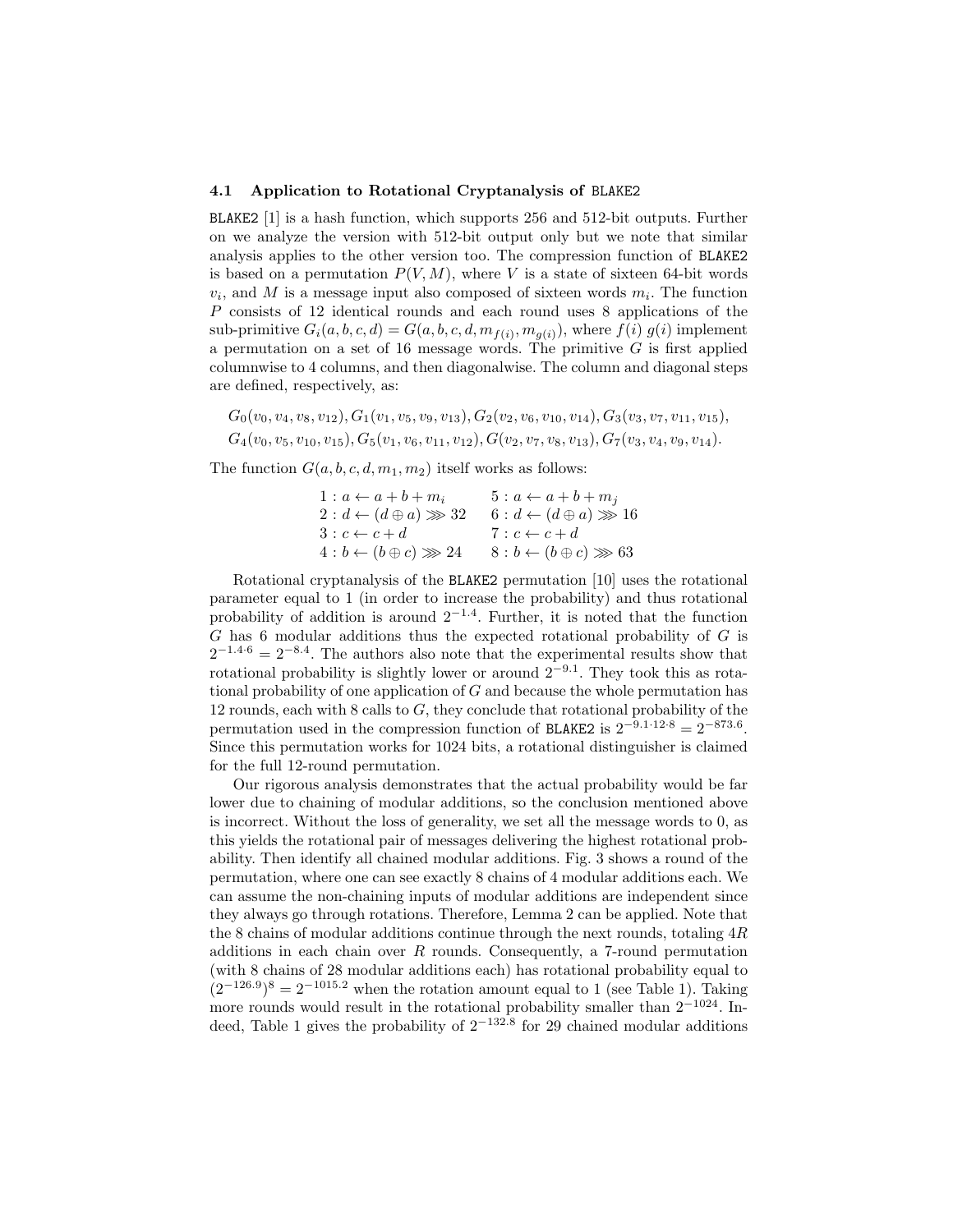

Fig. 3. The 8 chains (denoted in red) of 4 modular additions in one round of the permutation of BLAKE2.

smaller or equal to  $2^{-1062.4}$ . Hence, a rotational distinguisher for the permutation of BLAKE2 works for up to 7 rounds only, which is smaller than 12 rounds claimed in [10].

#### 4.2 Application to Rotational Cryptanalysis of Skein

Skein [8] is a hash function proposed for the NIST SHA-3 competition, which reached the final round of the competition. At each round the authors proposed some tweaks to the previous version. Here we consider two such versions Skein v1 [6] and Skein v2 [7] and refer to them as Skein, as the attacks [13, 16] target them both. In order to stop rotational attacks, the designers changed the key schedule in v3.

We consider the version of Skein with a 512-bit internal state, which we denote by Skein-512. The same analysis applies to other versions. The compression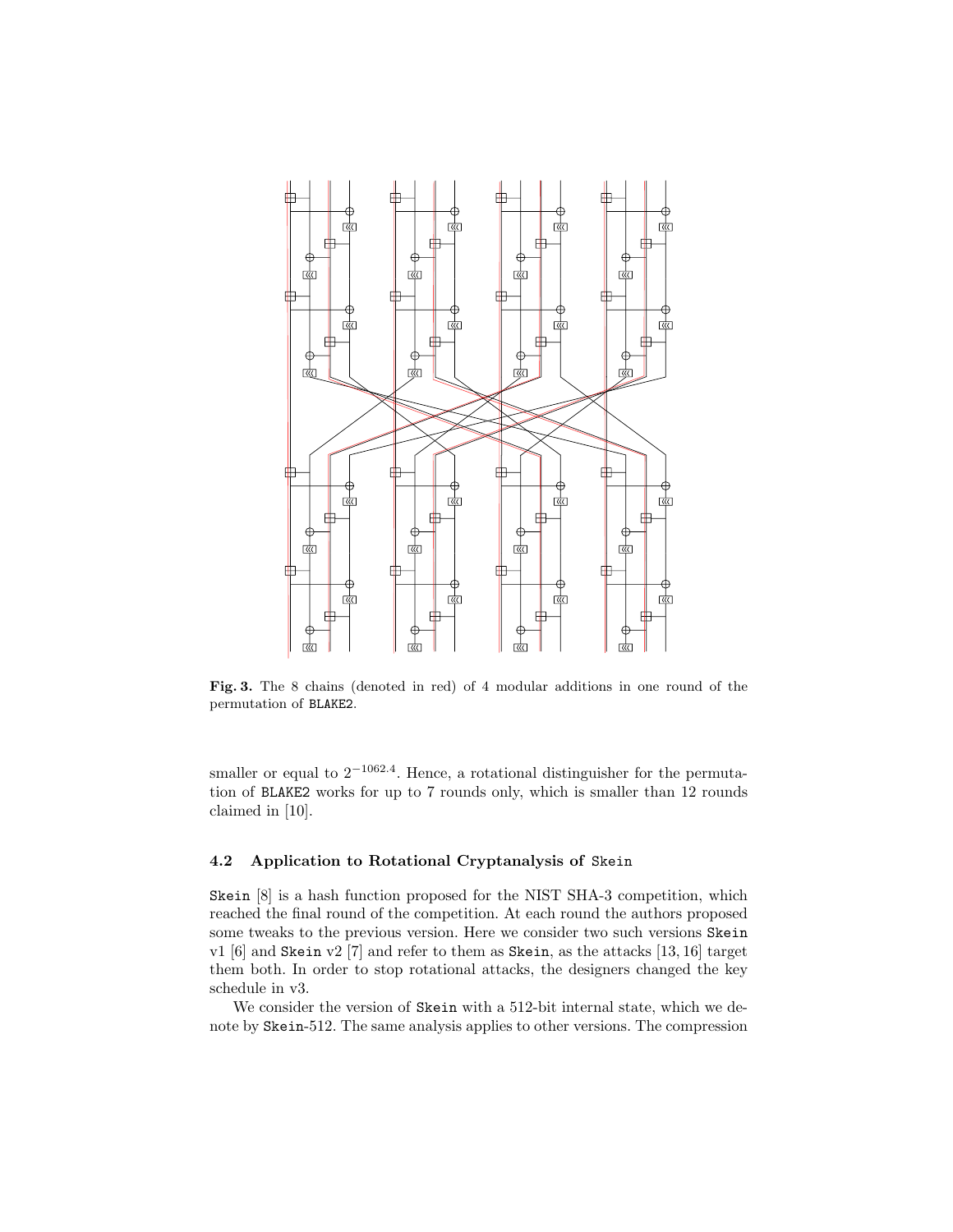function of Skein-512 is based on the block cipher Threefish, which is a 72-round ARX scheme with 512-bit state seen as eight 64-bit words. Each round applies 4 parallel MIX functions (Fig. 4), and subkeys (message words) are added every 4 rounds. Subkeys are a bitwise linear function of the master key, the tweak value (not to be confused with the submission tweak), and a round counter.



Fig. 4. Four rounds of Threefish followed by a subkey addition. In total, Threefish uses 18 such four rounds. The rounds use different rotation amounts.

Skein (and the underlying *Threefish*) was used as a testbed for rotational cryptanalysis [13] due to the rotation-invariant constant 0x555...555 used in the key schedule and a low-weight counter. By setting the rotational amount to 2, 42 rounds were attacked in [13]. Then the attack was combined with the rebound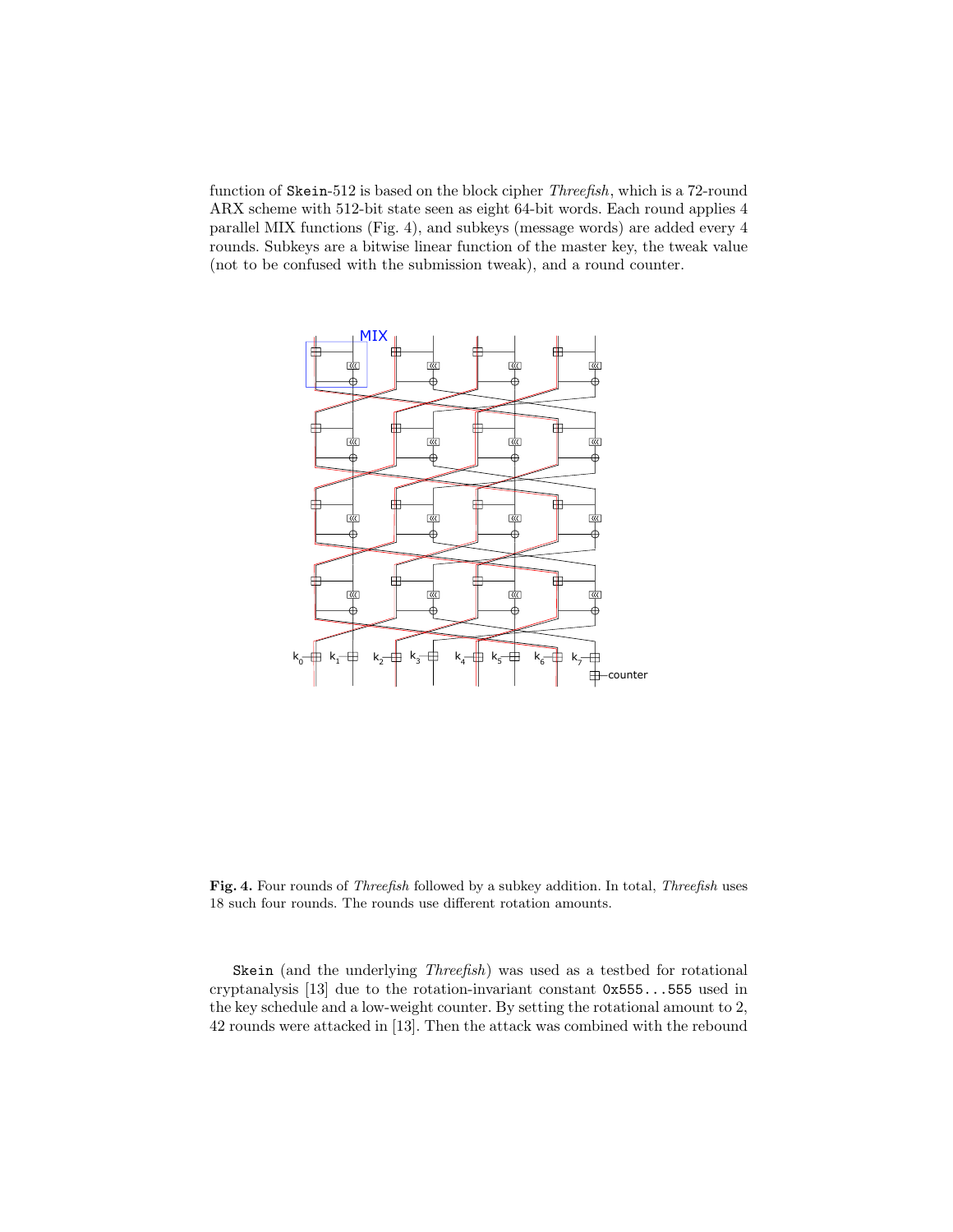method and extended to 55 rounds in [16]. To deal with the round counter, the authors had to drop the requirement of having rotational property preserved after each round. Instead, using so called rotational errors and corrections, they introduced a disturbance in the internal state and later corrected it in the manner similar to the local collision concept.

The authors also noticed the difference between the theoretical rotational probabilities (Lemma 1) and experimental values. To cope with this problem, they used the experimental value for the 2-round span where the rotational property is required, and a separate value for the local collision part around the subkey injection. Their experiments are well matched with Table 1 and thus are not questioned.

We do not attempt to do rigorous analysis of the corrections method, as it would involve a much more tedious process of taking all constraints and counter properties into account. Instead, we show that a simplified version of the permutation, where all subkeys and counters are set to 0, has far lower rotational probability than expected by Theorem 2.

It is easy to see 4 parallel addition chains on Fig. 4, which cover state words  $S[0], S[2], S[4], S[6],$  with one addition per chain per round. We note that the inputs to these additions coming from the other state words undergo rotations and thus can be considered independent. Therefore, for R rounds of Threefish we get 4 chains with  $R$  modular additions each. Since there are no constants, we can set the rotation amount to 1 as the most beneficial for the attacker. Table 1 clearly implies that a chain of length 28 has rotational probability smaller or equal to  $(2^{-126.9})$ . Therefore, 4 chains over 28 rounds yield the rotational probability around  $2^{-508}$ . Setting the rotation parameter to 2 (as in the previous cryptanalyses of Skein) would reduce the number of attacked rounds to 24  $(\text{as } (2^{-122.0})^4 = 2^{-488})$ . For comparison, [16] claims 42-round rotational distinguisher on Skein (with all subkeys and constants included), but with the use of rotational corrections. We cannot disprove these results as our formulas do not apply to the case when rotational corrections are used.

## 5 Conclusion

We have shown that the rotational probability of ARX depends not only on the number of modular additions, but also on how they are connected. The rotational probability of a chain of modular additions cannot be computed as a product of probabilities of the individual additions. This is because the Markov cipher assumption, used implicitly for computing the probability in such a way, does not hold. Therefore, the chain of additions cannot be a Markov chain with respect to rotational analysis, and thus its probability is lower and is defined by Lemma 2. Our analysis also suggests that the way the subkeys are incorporated into the cipher can influence the rotational probability not only because modular added subkeys simply increase the total number of additions, but because XORed subkeys can break the addition chains and thus can increase the probability.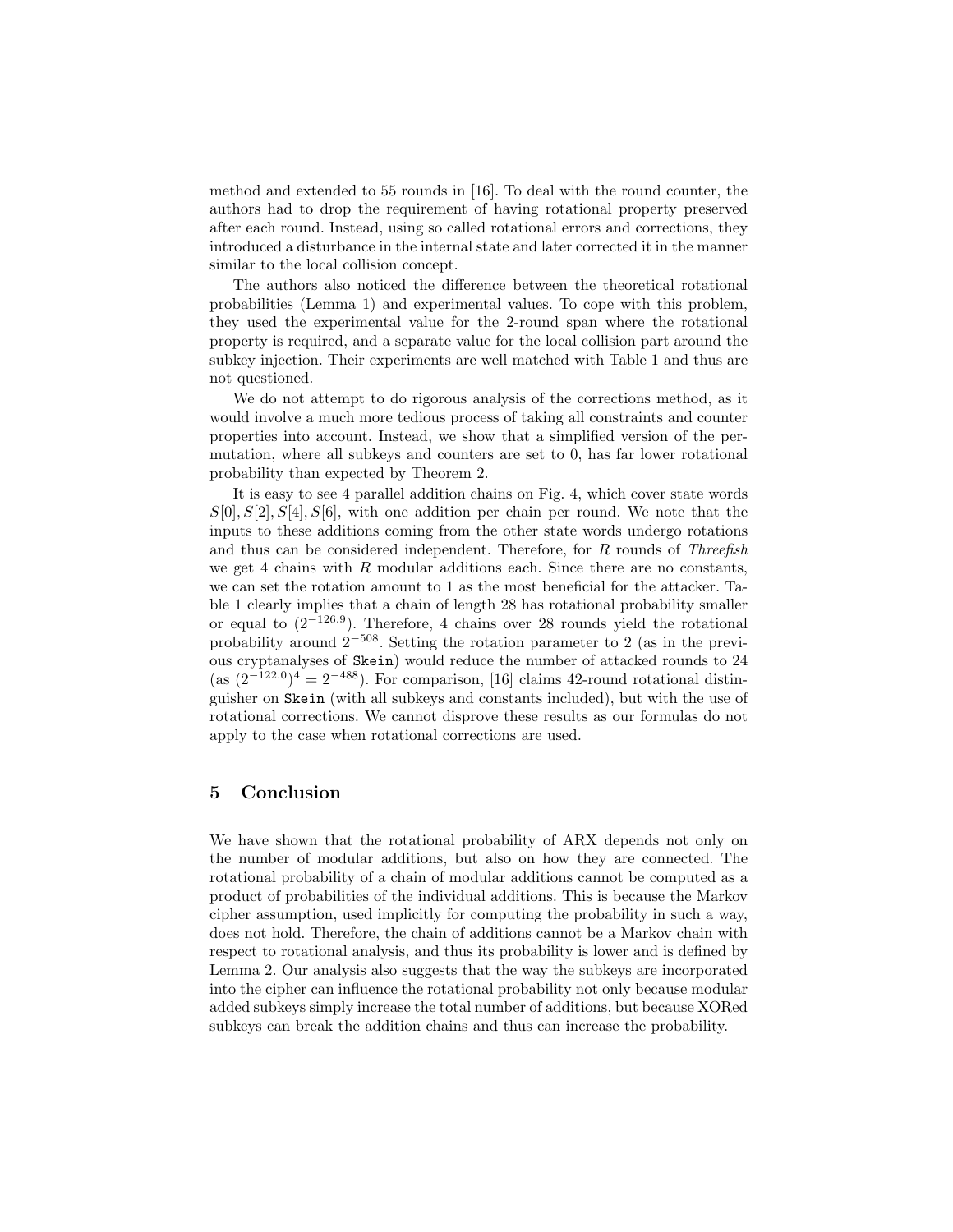We have investigated the application of rotational cryptanalysis only to ARX, but we note that our methodology can be used for analysis of rotational attacks on other primitives as well. For instance, the Markov cipher assumption used in the recent rotational attacks on Keccak [20] is valid as in each round of Keccak, there is a very strong diffusion, and, moreover, each of the 25 words goes through a rotation. Therefore the rotational probability in the attacks on Keccak [20] is correct. On the other hand, the assumption used the rotational analysis of NORX [12] is clearly not valid (see Appendix B of [14]) as the diffusion in the rounds of NORX does not introduce sufficient entropy at the inputs of the nonlinear operations. Hence, the probability of the rotational analysis of NORX [12] is miscalculated<sup>4</sup>.

To summarize, the rotational probability of a cryptographic primitive not necessarily equals to the product of the rotational probabilities of the individual operations used in the primitive. Such shortcut in the estimation of probability gives neither upper nor lower bound on the actual probability. The estimation can be used only after confirming that the Markov assumption applies to the primitive. Otherwise, the rotational probability must be computed ad-hoc.

Acknowledgements. The authors would like to thank the anonymous reviewers of FSE'15 for very helpful comments and suggestions. Ivica Nikolić is supported by the Singapore National Research Foundation Fellowship 2012 (NRF-NRFF2012-06). Josef Pieprzyk was supported by Australian Research Council grant DP0987734.

#### References

- 1. J. Aumasson, S. Neves, Z. Wilcox-O'Hearn, and C. Winnerlein. BLAKE2: simpler, smaller, fast as MD5. In M. J. J. Jr., M. E. Locasto, P. Mohassel, and R. Safavi-Naini, editors, Applied Cryptography and Network Security - 11th International Conference, ACNS 2013, Banff, AB, Canada, June 25-28, 2013. Proceedings, volume 7954 of Lecture Notes in Computer Science, pages 119–135. Springer, 2013.
- 2. E. Biham and A. Shamir. Differential cryptanalysis of DES-like cryptosystems. J. Cryptology, 4(1):3–72, 1991.
- 3. E. Bresson, A. Canteaut, B. Chevallier-Mames, C. Clavier, T. Fuhr, A. Gouget, T. Icart, J.-F. Misarsky, M. Naya-Plasencia, P. Paillier, et al. Shabal, a submission to NISTs cryptographic hash algorithm competition. Submission to NIST, 2008.
- 4. C. D. Cannière and C. Rechberger. Finding SHA-1 characteristics: General results and applications. In X. Lai and K. Chen, editors, Advances in Cryptology - ASI-ACRYPT 2006, 12th International Conference on the Theory and Application of Cryptology and Information Security, Shanghai, China, December 3-7, 2006, Proceedings, volume 4284 of Lecture Notes in Computer Science, pages 1–20. Springer, 2006.
- <sup>4</sup> We have confirmed this experimentally as well. The correct probability is lower than the one predicted in [12]. Therefore, as the paper only gives upper bound on the rotational probability, all the claims of resistance against rotational attacks of NORX still apply.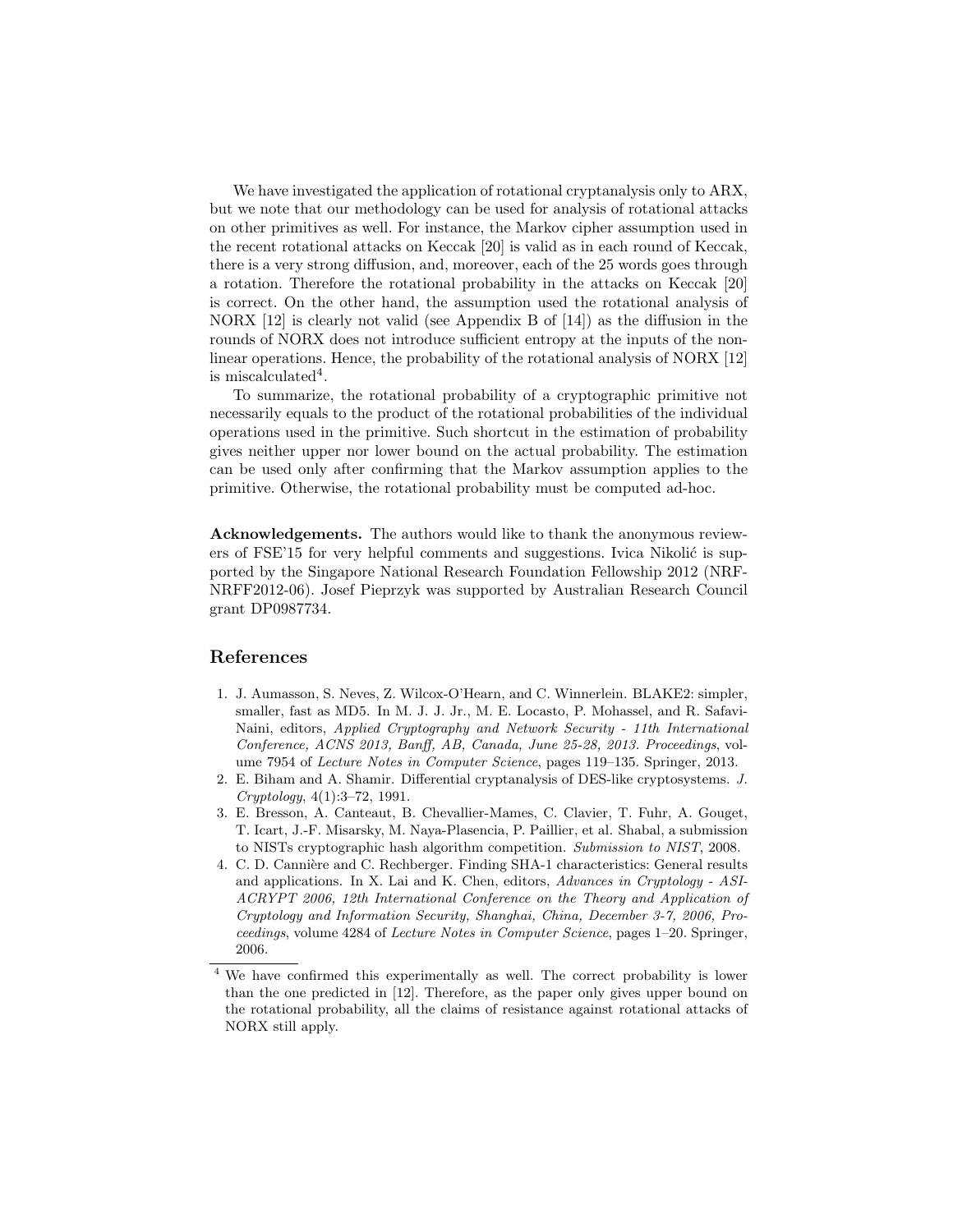- 5. M. Daum. Cryptanalysis of Hash Functions of the MD4-Family. PhD thesis, Ruhr-Universität Bochum, May 2005.
- 6. N. Ferguson, S. Lucks, B. Schneier, D. Whiting, M. Bellare, T. Kohno, J. Callas, and J. Walker. The Skein hash function family. Submission to NIST (Round 1), 2008.
- 7. N. Ferguson, S. Lucks, B. Schneier, D. Whiting, M. Bellare, T. Kohno, J. Callas, and J. Walker. The Skein hash function family. Submission to NIST (Round 2), 2009.
- 8. N. Ferguson, S. Lucks, B. Schneier, D. Whiting, M. Bellare, T. Kohno, J. Callas, and J. Walker. The Skein hash function family. 2010.
- 9. B. Gérard, V. Grosso, M. Naya-Plasencia, and F. Standaert. Block ciphers that are easier to mask: How far can we go? In G. Bertoni and J. Coron, editors, Cryptographic Hardware and Embedded Systems - CHES 2013 - 15th International Workshop, Santa Barbara, CA, USA, August 20-23, 2013. Proceedings, volume 8086 of Lecture Notes in Computer Science, pages 383–399. Springer, 2013.
- 10. J. Guo, P. Karpman, I. Nikolić, L. Wang, and S. Wu. Analysis of BLAKE2. In J. Benaloh, editor, Topics in Cryptology - CT-RSA 2014 - The Cryptographer's Track at the RSA Conference 2014, San Francisco, CA, USA, February 25-28, 2014. Proceedings, volume 8366 of Lecture Notes in Computer Science, pages 402– 423. Springer, 2014.
- 11. J. Guo, T. Peyrin, A. Poschmann, and M. J. B. Robshaw. The LED block cipher. In B. Preneel and T. Takagi, editors, Cryptographic Hardware and Embedded Systems - CHES 2011 - 13th International Workshop, Nara, Japan, September 28 - October 1, 2011. Proceedings, volume 6917 of Lecture Notes in Computer Science, pages 326–341. Springer, 2011.
- 12. P. Jovanovic, S. Neves, and J. Aumasson. Analysis of NORX: Investigating differential and rotational properties. Latincrypt, 2014. To appear.
- 13. D. Khovratovich and I. Nikolić. Rotational cryptanalysis of ARX. In S. Hong and T. Iwata, editors, Fast Software Encryption, 17th International Workshop, FSE 2010, Seoul, Korea, February 7-10, 2010, Revised Selected Papers, volume 6147 of Lecture Notes in Computer Science, pages 333–346. Springer, 2010.
- 14. D. Khovratovich, I. Nikolić, J. Pieprzyk, P. Sokolowski, and R. Steinfeld. Rotational cryptanalysis of ARX revisited. IACR Cryptology ePrint Archive, 2015:95, 2015.
- 15. D. Khovratovich, I. Nikolić, and C. Rechberger. Rotational rebound attacks on reduced Skein. In M. Abe, editor, Advances in Cryptology - ASIACRYPT 2010 - 16th International Conference on the Theory and Application of Cryptology and Information Security, Singapore, December 5-9, 2010. Proceedings, volume 6477 of Lecture Notes in Computer Science, pages 1–19. Springer, 2010.
- 16. D. Khovratovich, I. Nikolić, and C. Rechberger. Rotational rebound attacks on reduced Skein. J. Cryptology, 27(3):452–479, 2014.
- 17. A. Kircanski, Y. Shen, G. Wang, and A. M. Youssef. Boomerang and sliderotational analysis of the SM3 hash function. In L. R. Knudsen and H. Wu, editors, Selected Areas in Cryptography, 19th International Conference, SAC 2012, Windsor, ON, Canada, August 15-16, 2012, Revised Selected Papers, volume 7707 of Lecture Notes in Computer Science, pages 304–320. Springer, 2012.
- 18. X. Lai and J. L. Massey. Markov ciphers and differentail cryptanalysis. In D. W. Davies, editor, Advances in Cryptology - EUROCRYPT '91, Workshop on the Theory and Application of of Cryptographic Techniques, Brighton, UK, April 8-11, 1991, Proceedings, volume 547 of Lecture Notes in Computer Science, pages 17–38. Springer, 1991.